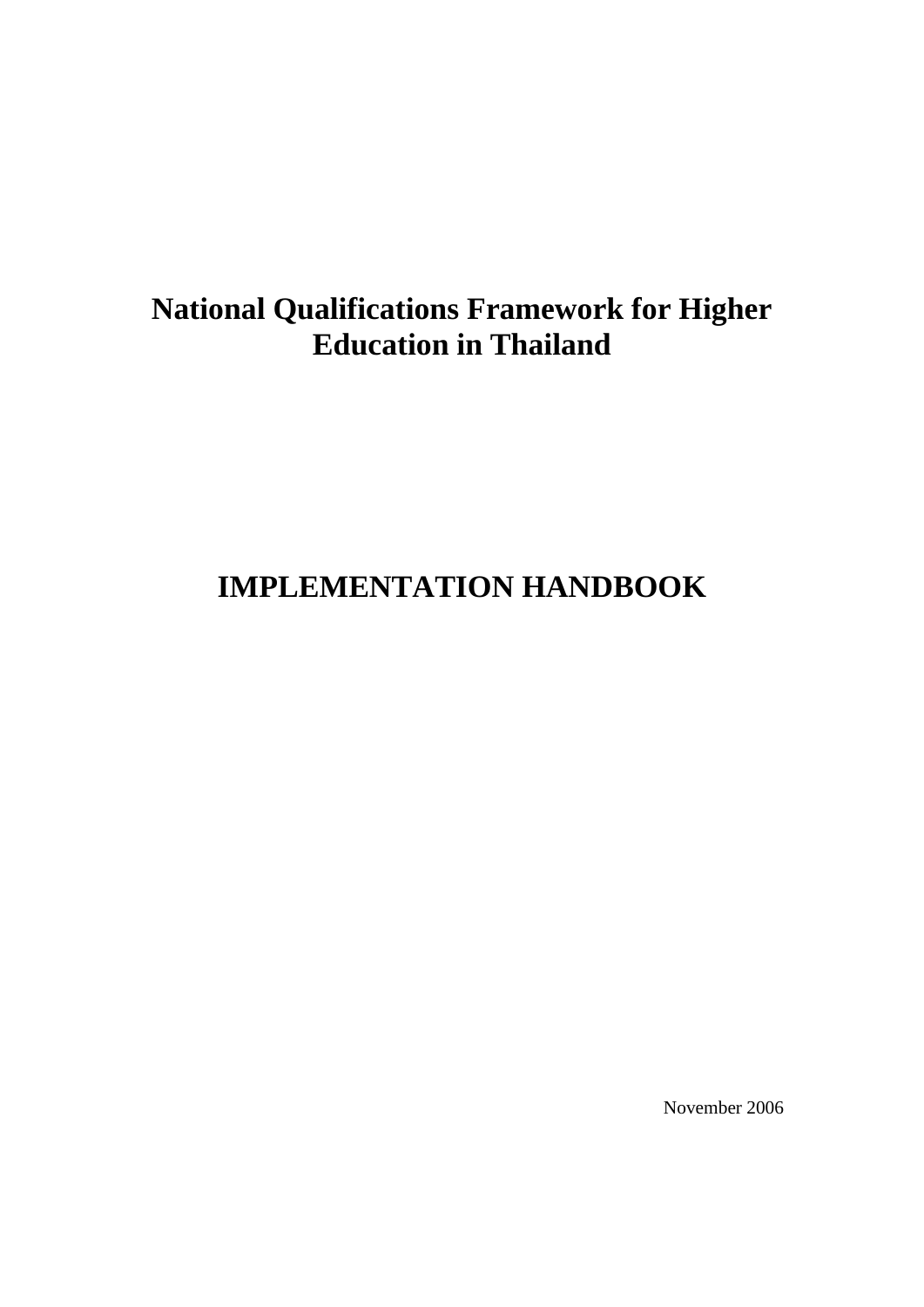# National Qualifications Framework for Higher Education in Thailand Implementation Handbook Table of Contents

A. National Qualifications Framework for Higher Education in Thailand

| 1. Levels of Qualifications<br>2. Credit Points<br>3. Domains of Learning<br>4. Learning Outcomes in Domains of Learning<br>5. Relationship Between Levels, Credits and Domains of Learning<br>6. Academic and Professional Strands<br>7. Field Descriptors<br>8. Structure and Normal Progression Through the Qualifications Framework | $\overline{c}$<br>3<br>$\overline{4}$<br>$\overline{4}$<br>$\overline{4}$<br>$\mathfrak{S}$<br>5<br>8 |
|-----------------------------------------------------------------------------------------------------------------------------------------------------------------------------------------------------------------------------------------------------------------------------------------------------------------------------------------|-------------------------------------------------------------------------------------------------------|
| B. Issues for Consideration in Implementing the Framework in Institutions                                                                                                                                                                                                                                                               |                                                                                                       |
| 1. Recognition of Prior learning<br>2. Diversity - Recognizing Higher Standards and Special Graduate Attributes<br>3. Verification of Standards<br>4. Conditions of Learning<br>5. Other Doctoral Awards                                                                                                                                | 8<br>8<br>9<br>9<br>11                                                                                |
| C. Characteristics of Programs and Expected Outcomes in Domains of Learning                                                                                                                                                                                                                                                             |                                                                                                       |
| <b>Entry Level</b><br>Level 1 Associate Degree                                                                                                                                                                                                                                                                                          | 13                                                                                                    |
| <b>Characteristics of Programmes</b>                                                                                                                                                                                                                                                                                                    | 14                                                                                                    |
| <b>Characteristics of Graduates</b>                                                                                                                                                                                                                                                                                                     | 14                                                                                                    |
| Learning Outcomes in Each Domain                                                                                                                                                                                                                                                                                                        | 15                                                                                                    |
| Level 2 Bachelor                                                                                                                                                                                                                                                                                                                        |                                                                                                       |
| <b>Characteristics of Programmes</b>                                                                                                                                                                                                                                                                                                    | 16                                                                                                    |
| <b>Characteristics of Graduates</b>                                                                                                                                                                                                                                                                                                     | 17                                                                                                    |
| Learning Outcomes in Each Domain                                                                                                                                                                                                                                                                                                        | 17                                                                                                    |
| Level 3 Graduate Diploma                                                                                                                                                                                                                                                                                                                |                                                                                                       |
| <b>Characteristics of Programmes</b>                                                                                                                                                                                                                                                                                                    | 19                                                                                                    |
| <b>Characteristics of Graduates</b>                                                                                                                                                                                                                                                                                                     | 19                                                                                                    |
| Learning Outcomes in Each Domain                                                                                                                                                                                                                                                                                                        | 19                                                                                                    |
| Level 4 Master                                                                                                                                                                                                                                                                                                                          |                                                                                                       |
| <b>Characteristics of Programmes</b>                                                                                                                                                                                                                                                                                                    | 20                                                                                                    |
| <b>Characteristics of Graduates</b>                                                                                                                                                                                                                                                                                                     | 21                                                                                                    |
| Learning Outcomes in Each Domain                                                                                                                                                                                                                                                                                                        | 22                                                                                                    |
| Level 5 Higher Graduate Diploma                                                                                                                                                                                                                                                                                                         |                                                                                                       |
| <b>Characteristics of Programmes</b>                                                                                                                                                                                                                                                                                                    | 23                                                                                                    |
| <b>Characteristics of Graduates</b>                                                                                                                                                                                                                                                                                                     | 23                                                                                                    |
| Learning Outcomes in Each Domain                                                                                                                                                                                                                                                                                                        | 24                                                                                                    |
| Level 6 Doctor                                                                                                                                                                                                                                                                                                                          |                                                                                                       |
| <b>Characteristics of Programmes</b>                                                                                                                                                                                                                                                                                                    | 25                                                                                                    |
| <b>Characteristics of Graduates</b>                                                                                                                                                                                                                                                                                                     | 25                                                                                                    |
| Learning Outcomes in Each Domain                                                                                                                                                                                                                                                                                                        | 26                                                                                                    |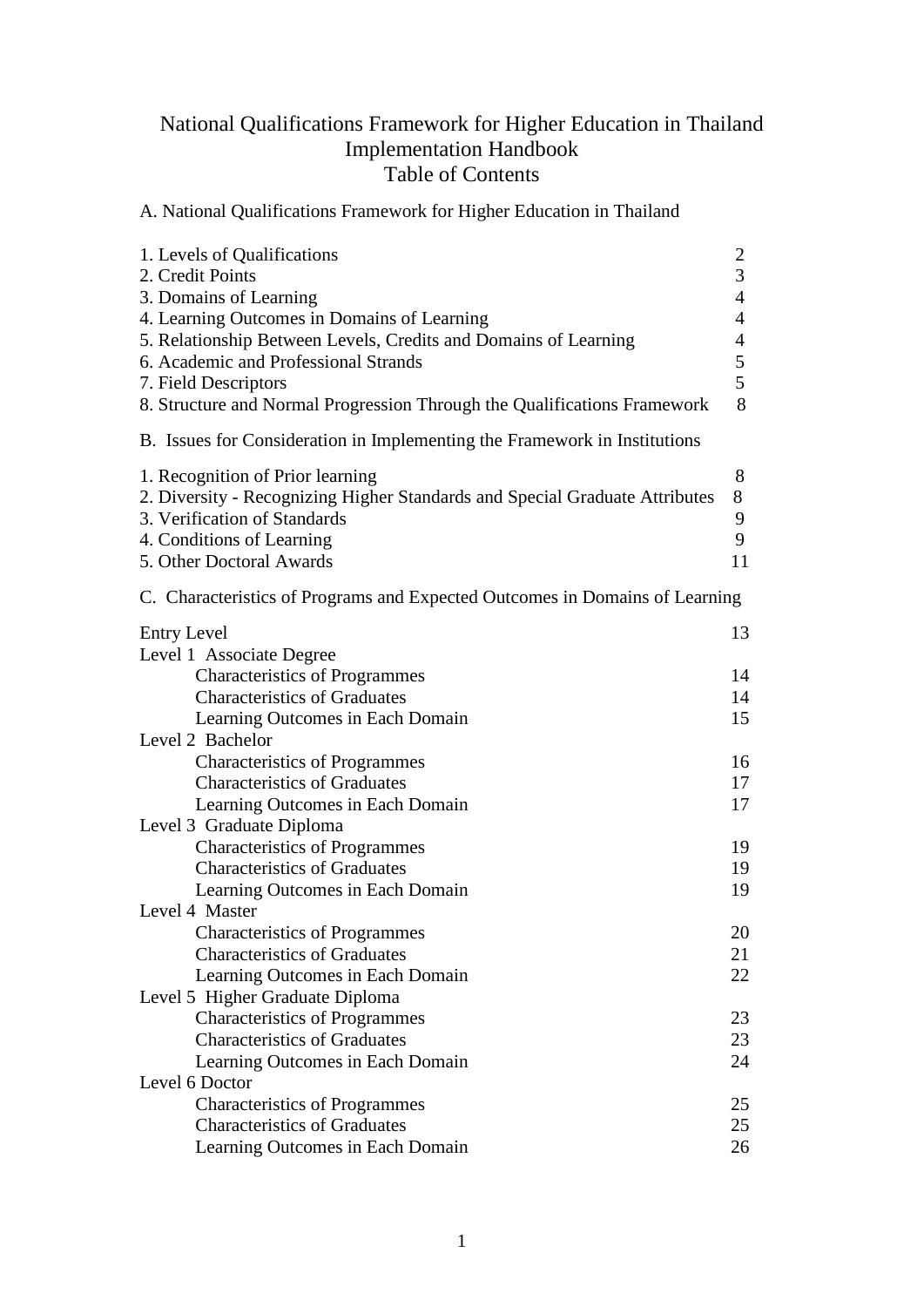# `**A. National Qualifications Framework for Higher Education in Thailand**

# **Introduction**

The Qualifications Framework for Thailand's higher education system is designed to support implementation of the educational guidelines set out in the National Education Act, to ensure consistency in both standards and award titles for higher education qualifications, and to make clear the equivalence of academic awards with those granted by higher education institutions in other parts of the world. The Framework will help to provide appropriate points of comparison in academic standards for institutions in their planning and internal quality assurance processes, for evaluators involved in external reviews, and for employers, in understanding the skills and capabilities of graduates they may employ.

Programs developed within this Framework should not only lead to the knowledge, generic skills and professional expertise normally associated with studies leading to comparable awards throughout the world, but should also include particular emphases reflecting the policy priorities of Thailand. These priorities include emphasis on the transfer and application of cognitive skills in problem solving, creative thinking, and entrepreneurship; familiarity with and support for national culture and traditions; and reconciliation of those traditions with requirements for competitiveness in the international knowledge economy. Graduates should have the ability and commitment to engage in lifelong learning, capacity for effective communication including communication through use of information technology and the ability to take the initiative in individual and group activities.

The framework describes the expected increasing levels of knowledge and skill in these areas for each qualification.

Developing these abilities requires use of methods of instruction that take students well beyond the acquisition of knowledge and skills and emphasises their use in practical situations on a continuing basis.

# **1. Levels of Qualifications**

Levels describe the increasing intellectual demand and complexity of learning expected as students progress to higher academic awards.

The qualifications framework begins at an entry level which is the successful completion of basic education, and culminates with the degree of doctor. Higher doctorates, postdoctoral studies and honorary degrees are described in the Implementation Handbook but are not included in the framework.

The levels in the framework are:

Entry. Completion of basic education.

Level 1. Advanced Diploma

Level 2. Bachelor

Level 3. Graduate Diploma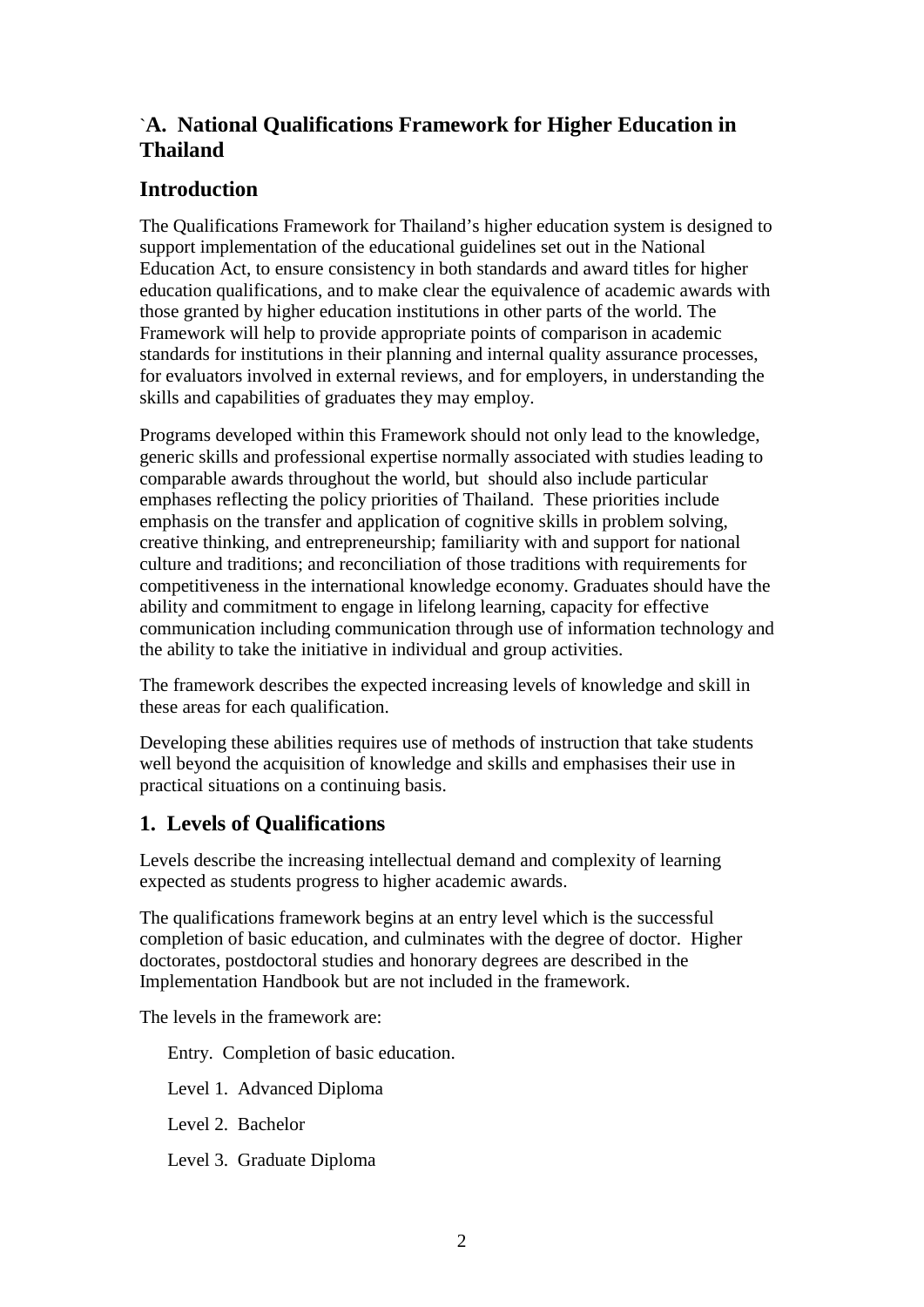Level 4. Master Level 5. Higher Graduate Diploma Level 6. Doctor

Satisfactory completion of studies at any level does not necessarily qualify a person to enter studies at the next level. Entry requirements may be set based on grades or other criteria to ensure that applicants have a reasonable chance of successfully undertaking the more advanced and complex studies leading to a higher qualification.

# **2. Credit Points**

A system of credit points is used to describe the amount or volume of learning expected for qualifications at each level. Thirty credit points representing the minimum amount of learning normally expected of undergraduate students in one academic year of study. The same system of credit points is used for regulations governing major components of study such as the scale of a thesis requirement, the amount of general studies required in an undergraduate program, and equivalent credits for formal instruction, laboratory work or field work. Details of these requirements are set out in *Standard Criteria for Thai Higher Education* published by the Commission of Higher Education.

The length of programs (and the number of credit points given) may differ for programs with the same or similar titles. For example a bachelor degree may be four or five (or even six) years in length depending on the amount of learning expected at the level of complexity expected for bachelor degree studies. A similar period of study in different programs could lead to a bachelor and a master degree, but only if the study for the master degree component was taken at the more advanced level required for that degree. The title is based on the level or complexity of learning rather than the time taken, though there are minimum credit requirements.

# **3. Domains of Learning**

The framework groups the kinds of learning expected of students into five domains and describes learning outcomes at each level in each of these groupings. The domains are:

- **Ethical and Moral Development**: Development of:
	- -Habits of acting ethically and responsibly in personal and public life in ways that are consistent with high moral standards.
	- -Ability to resolve value conflicts through application of a consistent system of values.
- **knowledge**, the ability to understand, recall and present information including: -Knowledge of specific facts,
	- -Knowledge of concepts, principles and theories and
	- -Knowledge of procedures.
- **cognitive skills**, the ability to

-Apply knowledge and understanding of concepts, principles, theories and procedures when asked to do so; and

-Analyze situations and apply conceptual understanding of principles and theories in critical thinking and creative problem solving when faced with unanticipated new situations.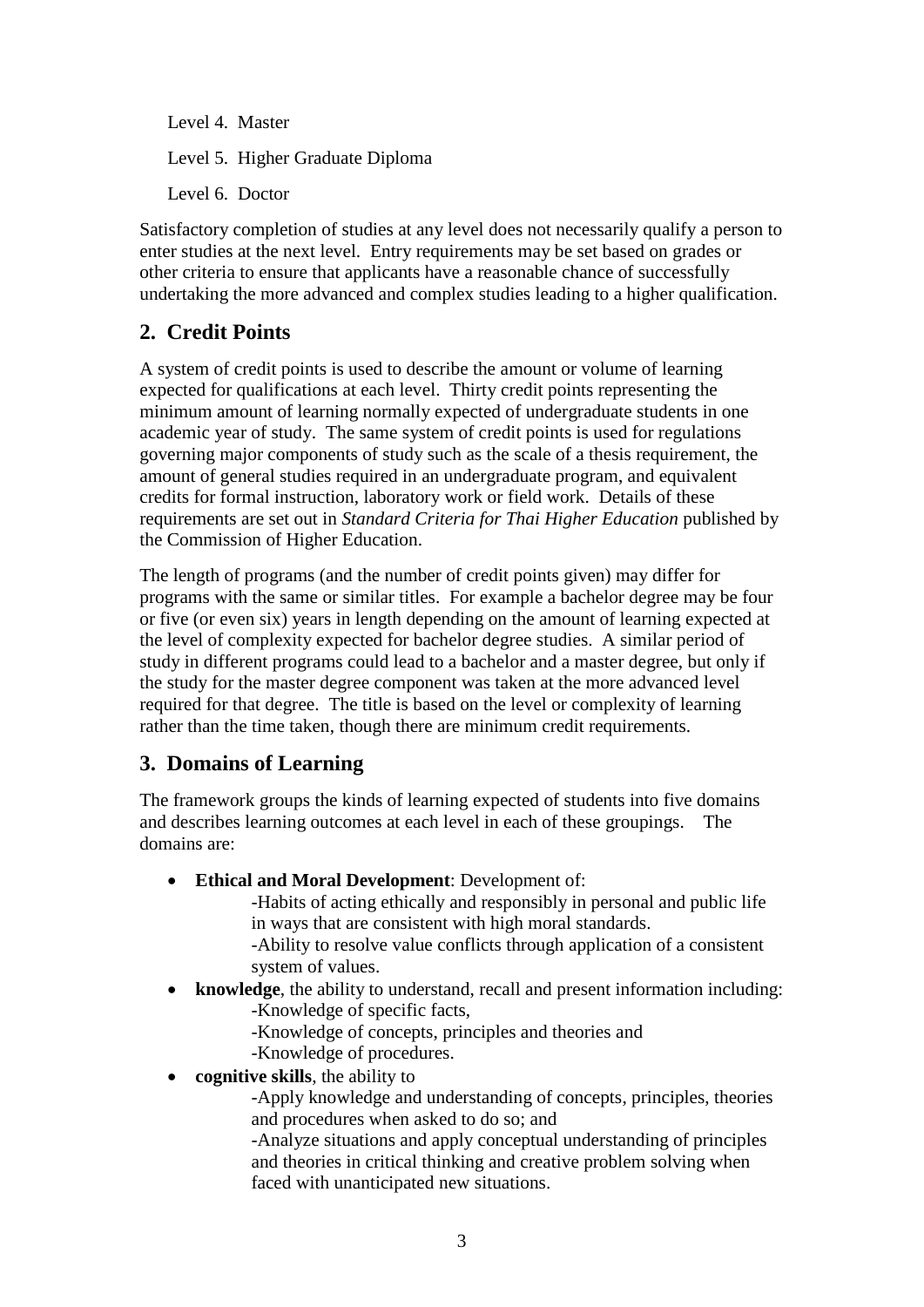- **interpersonal skills and responsibility,** the ability to; -work effectively in groups, and exercise leadership; -accept personal and social responsibility, and -plan and take responsibility for their own learning.
- **analytical and communication skills**, the ability to **-**use basic mathematical and statistical techniques, **-**communicate effectively in oral and written form, and **-**use information and communications technology.

These domains and the learning outcomes associated with them apply to all fields of study. In addition there are some fields in which highly developed physical s skills are also necessary. Examples can be found in the Arts where skills of dance, music, painting or sculpture are essential, in physical education, and in the medical and health sciences. For programs in these fields learning outcomes should be specified in an additional domain of **Psychomotor Skills**, with the level of skill required for each qualification accurately described and appropriate strategies for teaching and student assessment included in program and course specifications.

# **4. Learning Outcomes in Domains of Learning**

Descriptions of learning outcomes at each of the levels of the Framework are provided in Section C of this Handbook. Psychomotor skills have not been described in this section because they are relevant only to some fields of study, and because their nature and the way necessary levels skill are described varies widely.

The learning outcomes described in Section C are grouped into the five domains, and in each domain there is an increase in the scale or complexity of the learning that is expected. In each case the knowledge and skills are intended to be cumulative, so that the learning at any level includes that of the same domain at earlier levels even if the particular knowledge or skill is not restated.

Learning outcomes for **ethical and moral development** are expected to apply at the level described for all learners, though there are also some field specific items of knowledge that should be known by students in those fields such as codes of ethical practice for medical doctors, accountants, lawyers, etc.

Learning outcomes in the domains of **knowledge** and for **cognitive skills** are directly related to the field of study undertaken and details of the knowledge and skill appropriate to those fields should be specified in program and course specifications.

Learning outcomes for **interpersonal skills and responsibility** are intended to apply to all students at the level described regardless of field of study.

Learning outcomes for **analytical and communication skills** are generic descriptions that should apply to all students regardless of field of study. However when the main focus of a student's field of study is in one of these areas a much higher level of performance is expected. For example a student undertaking major studies in IT would be expected to have the levels of expertise in IT described under the headings of Knowledge and Cognitive Skills rather than the more general expectation for everyone described under the heading of Analytical and Communication Skills.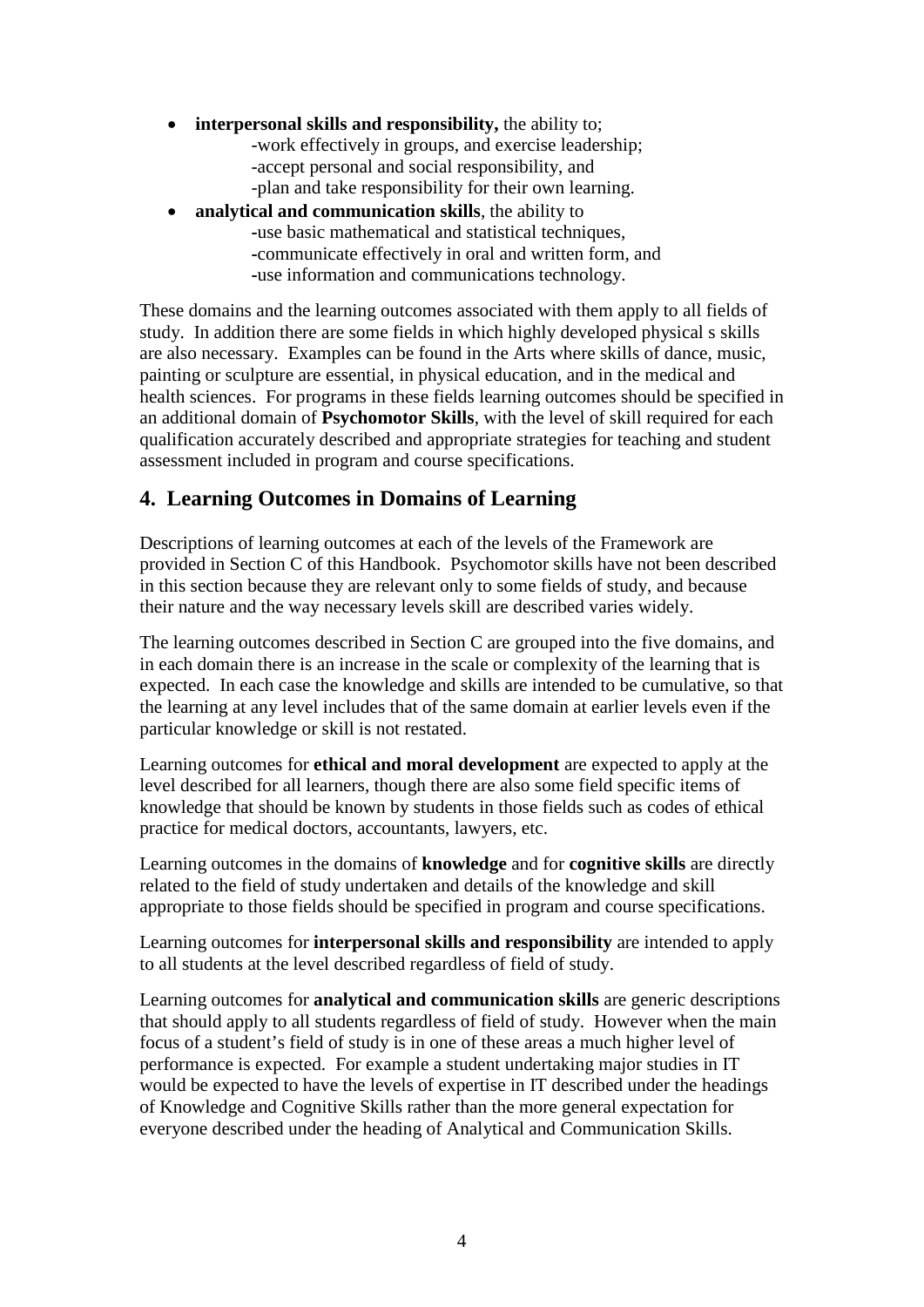# **5. Relationship Between Levels, Credits and Domains of Learning**

| <b>Levels</b>                    | <b>Minimum</b><br><b>Credits</b>                      | <b>Domains of Learning Outcomes</b> |                |                     |                                               |                                           |
|----------------------------------|-------------------------------------------------------|-------------------------------------|----------------|---------------------|-----------------------------------------------|-------------------------------------------|
|                                  |                                                       | Ethical and<br>Moral<br>Development | Knowledge      | Cognitive<br>Skills | Interpersonal<br>Skills and<br>Responsibility | Analytical and<br>Communication<br>Skills |
| 1. Advanced<br>Diploma           | 90                                                    | XX                                  | XX             | XX                  | XX                                            | XX                                        |
| 2. Bachelor                      | 120<br>150<br>180                                     | <b>XXX</b>                          | <b>XXX</b>     | <b>XXX</b>          | <b>XXX</b>                                    | <b>XXX</b>                                |
| 3. Grad Dip                      | 24 after<br>bachelor                                  |                                     | <b>XXXX</b>    | <b>XXXX</b>         | <b>XXXX</b>                                   | <b>XXXX</b>                               |
| 4. Master                        | 36 after<br><b>Bachelor</b>                           |                                     | <b>XXXXX</b>   | <b>XXXXX</b>        | <b>XXXXX</b>                                  | <b>XXXXX</b>                              |
| 5. Higher<br>Graduate<br>Diploma | 24 after<br>Master                                    | <b>XXXXXX</b>                       | <b>XXXXXX</b>  | <b>XXXXXX</b>       | <b>XXXXXX</b>                                 | <b>XXXXXX</b>                             |
| 5. Doctor                        | 48 after<br>Master, or<br>72 after<br><b>Bachelor</b> |                                     | <b>XXXXXXX</b> | <b>XXXXXXX</b>      | <b>XXXXXXX</b>                                | <b>XXXXXXX</b>                            |

These three components come together in a framework structure as shown in the following table.

# **6. Academic and Professional Strands**

The framework has two general strands representing different orientations in programs. One of these is described as academic with a general focus on research and transmission of knowledge in fields that are not directly related to professional occupations. The other is described as professional, and programs in this strand have a more practical orientation to provide students with the high levels of knowledge and skill required for professional occupations.

The two strands are not mutually exclusive. Academic studies should develop abilities that will be of significant value in employment as well as in everyday life. Professional programs should involve thorough understanding of research and theoretical knowledge in their field and in related areas, and develop general thinking and problem solving abilities that are applicable in any context. However there is a difference in emphasis between these two types of programmes that should be reflected in their detailed content and in the titles of awards.

# **7. Field Descriptors**

The terms used for levels, Advanced Diploma, Bachelor, Graduate Diploma, Master, Higher Graduate Diploma, and Doctor, are used to describe the expectations for complexity of learning described in the framework. It is also important that the descriptions of fields in which studies are undertaken be accurately and consistently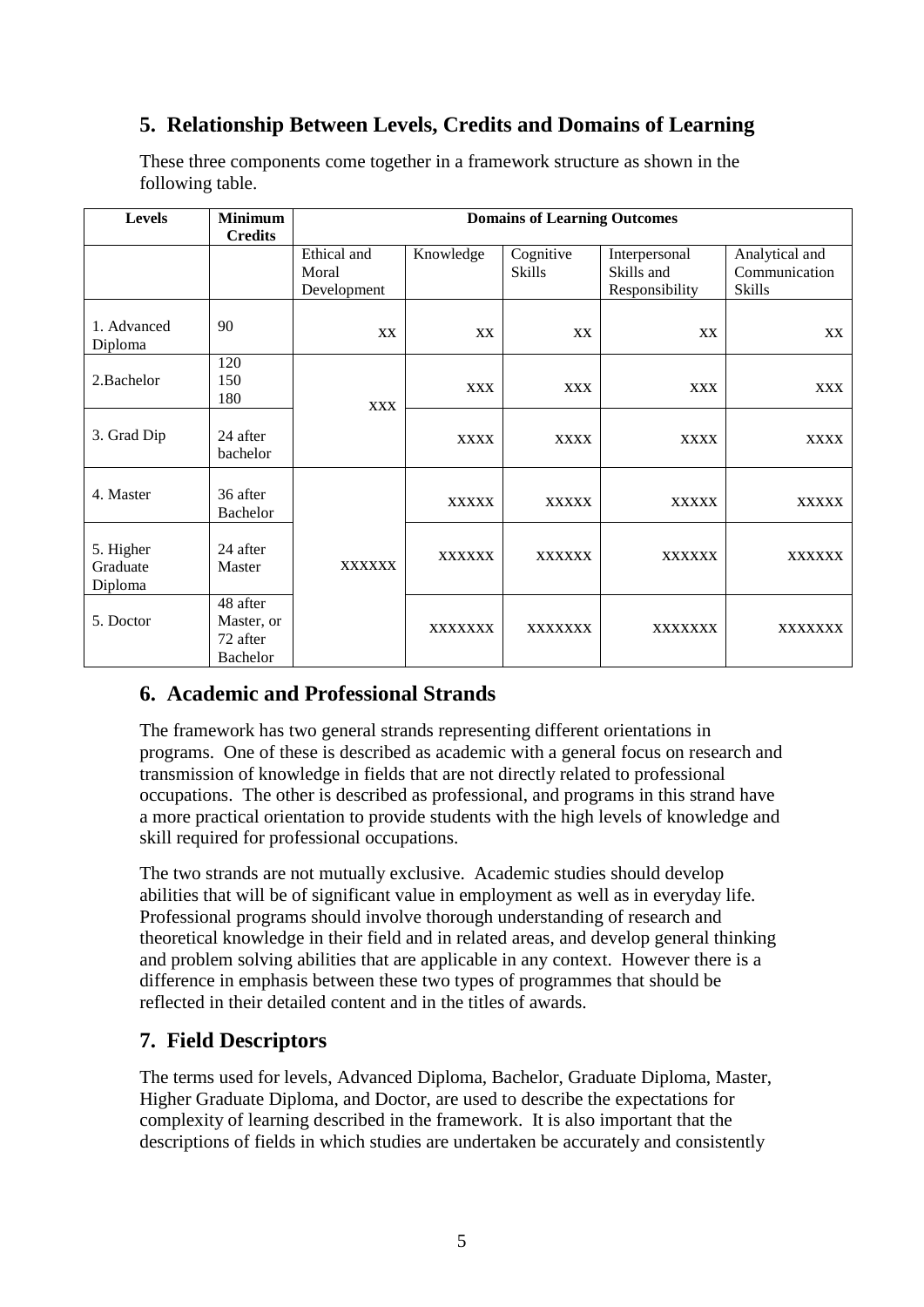used. Field descriptors are the terms used to describe the broad area of study (Arts, Science, Engineering etc.), and in some cases areas of specialization within the field.

The term Arts should be used for studies in the humanities or social sciences, the term Science should be used for studies in natural or applied sciences, including environmental and medical sciences. Academic research degrees in all fields at doctoral level should carry the title of Doctor of Philosophy (PhD). The term Bachelor of Technology may be used at bachelor degree level for multi-disciplinary studies in applied science designed to develop theoretical and practical knowledge relevant to specific industries or professional fields.

More detailed guidelines on degree designations are available in a Commission of Higher Education publication, *Nomenclature Rules for Degree Names.*

| Level                   | Academic Strand            | <b>Professional Strand</b> |
|-------------------------|----------------------------|----------------------------|
| Entry level. Completion | No higher education title. | No higher education title. |
| of basic education      |                            |                            |
| 1. Advanced Diploma     | Graduate Diploma in        | Advanced Diploma in        |
|                         | Arts, or                   | (area of specialization)   |
|                         | Science, or                |                            |
|                         | (if evenly divided)        |                            |
|                         | of Higher Education        |                            |
| 2. Bachelor Degree      | <b>Bachelor</b>            | <b>Bachelor</b>            |
|                         | of Arts, or                | of  (name of               |
|                         | of Science                 | professional field—eg.     |
|                         |                            | Business, Education,       |
|                         |                            | Engineering)               |
| 3. Graduate Diploma     | Graduate Diploma           | Graduate Diploma           |
|                         | in Arts, or                | in(name of                 |
|                         | Science                    | professional field—eg.     |
|                         |                            | Business, Education,       |
|                         |                            | Engineering)               |
| 4. Master Degree        | of Science, or of Arts     | Master of  (name of        |
|                         |                            | professional field-        |
|                         |                            | Business, Education,       |
|                         |                            | Engineering)               |
| <b>Higher Graduate</b>  |                            | Higher Graduate Diploma    |
| Diploma                 |                            | in(name of                 |
|                         |                            | professional field)        |
| 5. Doctoral Degree      | Doctor of Philosophy       | Doctor of  (name of        |
|                         |                            | professional field-eg.     |
|                         |                            | Business, Education,       |
|                         |                            | Engineering)               |

The following arrangements should apply:

For the award of a diploma or bachelor or masters degree, where an area of specialization is included with a general qualification title (Eg. B Eng in Information Technology, or B Bus in Accounting), at least 50% of studies should be in that area of specialization.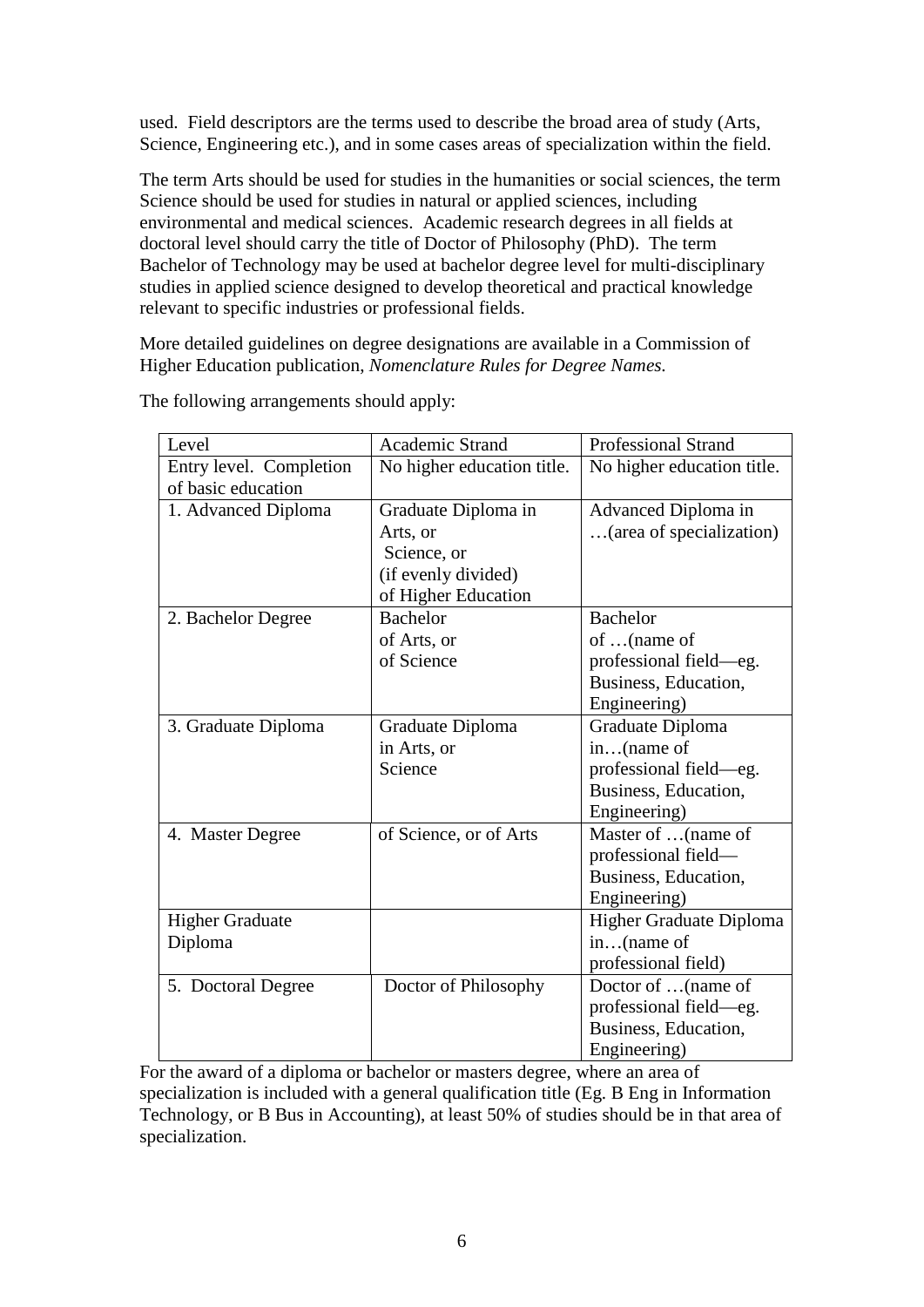# **8. Structure and Normal Progression Through the Qualifications Framework**



Solid lines indicate normal routes of progression between levels and academic awards. Dotted lines indicate possible routes of progression, but these may involve some additional transitional studies to ensure students have necessary prerequisite knowledge and skill.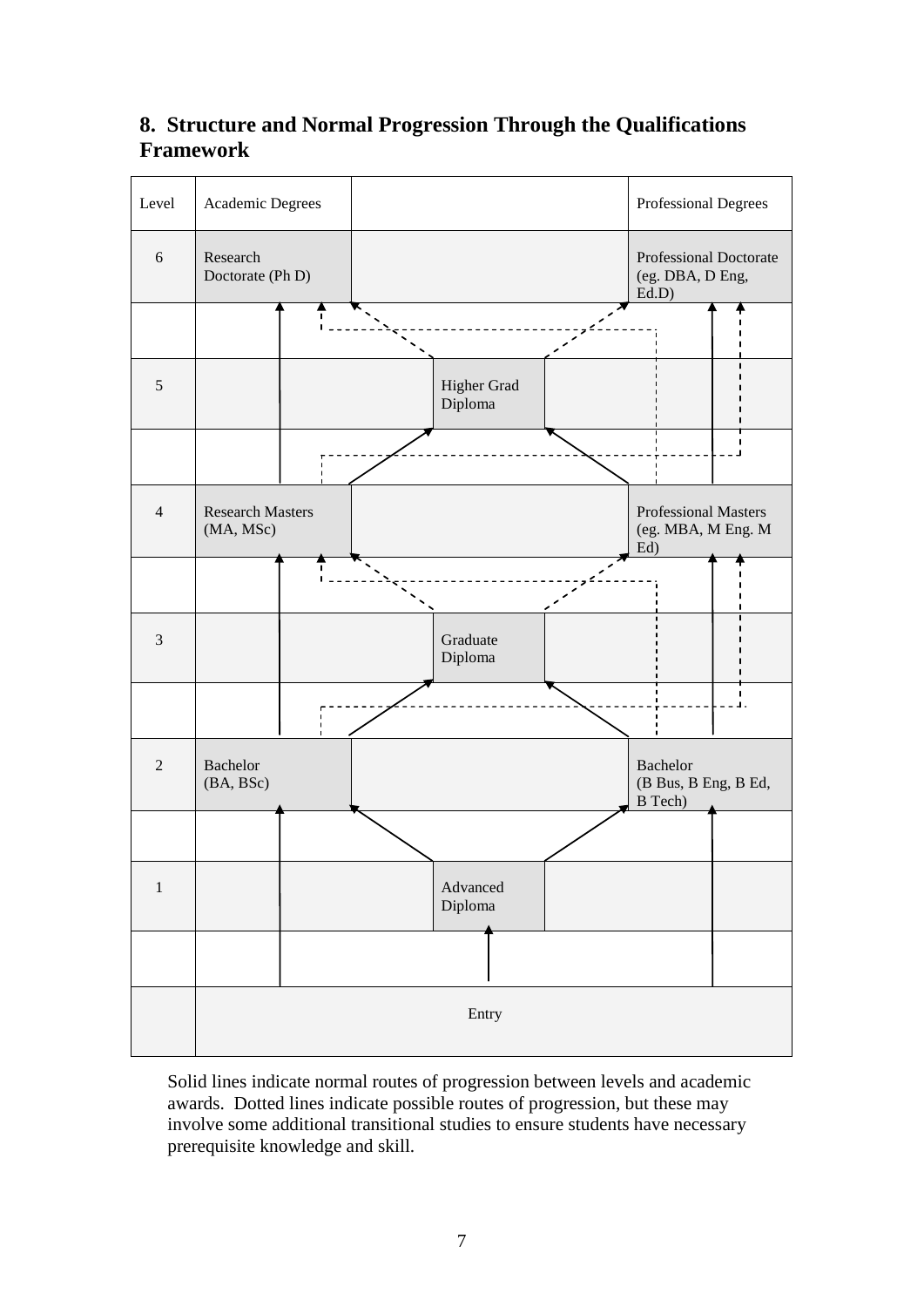# **B. Issues for Consideration in Implementing the Framework in Higher Education Institutions**

# **1. Recognition of Prior Learning**

In many cases students will commence higher education studies directly after completion of basic education and will undertake full programs in higher education institutions that are consistent with the levels and credits described in the framework.

In other cases students may have developed important skill and knowledge through informal education systems or in employment, or have taken further studies beyond the level of basic education in vocational education or other higher education institutions.

Students should not be required to duplicate learning they have already acquired or repeat work they have already completed satisfactorily elsewhere. They should be given advanced standing when it can be demonstrated that they have knowledge and skill that are substantially equivalent to the learning outcomes described in the framework, and be permitted to proceed to further studies in a flexible way. On the other hand it is of little benefit to students if they are expected to proceed with studies for which they do not have adequate background. It is also important that where institutions have identified special student attributes that reflect their particular mission and objectives, students admitted with advanced standing have the time required to develop those special attributes.

Institutions should develop processes to evaluate the background of students who might be considered for advanced standing towards academic awards, and provide counselling and guidance for those who are admitted in this way. They should also monitor the performance of these students and adjust the processes and criteria they use in response to their experience.

Subject to these considerations general guidelines have been provided for admission of students seeking advanced standing on admission on the basis of studies in a similar field completed at another vocational education or higher education institution.

These guidelines are set out in *Proclamation of the Ministry of University Affairs[1](#page-8-0) Concerning Principles for Recognition of Prior Learning and Transfer of Course Credits on Entry to the Formal Education Sector.* BE 2545/CE 2002

# **2. Diversity -- Recognizing Higher Standards and Special Graduate Attributes**

Defining minimum standards in the Qualifications Framework is intended to give students and the wider community confidence in the quality of an academic award, wherever it is earned. However it is not intended to constrain desirable diversity or striving for higher standards of achievement.

Defining minimum standards for academic awards does not limit the achievement of individual students who may learn at a higher standard. Obviously it is important that

<span id="page-8-0"></span> $\frac{1}{1}$  $\frac{1}{1}$  Now the Commission on Higher Education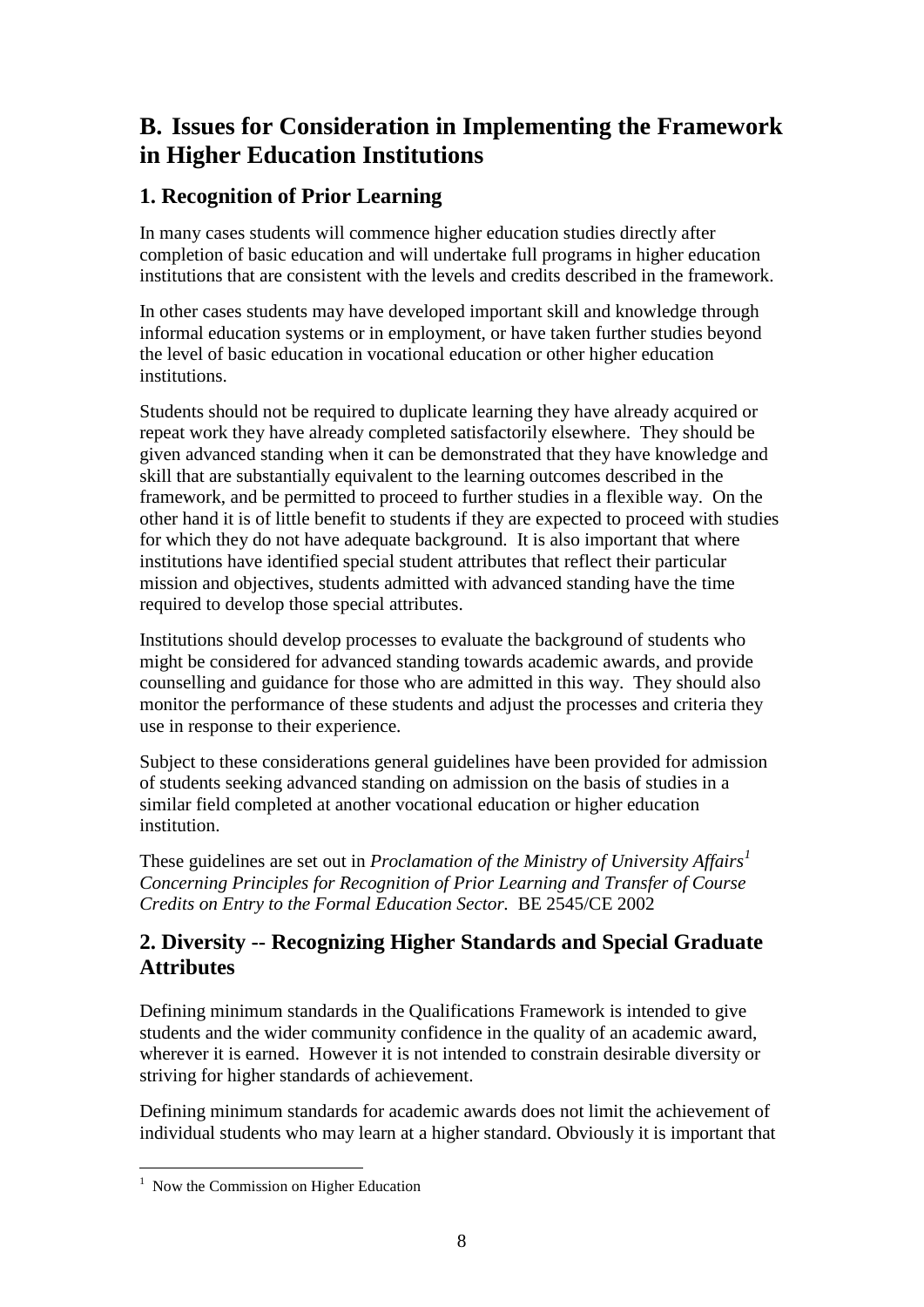students achieve at the highest standard they can and the grades given to them should recognize outstanding performance.

It is also important that institutions be able to identify areas of special interest and to define student attributes that are part of their special mission, and that go beyond the minimum requirements. Nothing in the Qualifications Framework should constrain special initiatives of this sort, but despite any variations that may develop the minimum standards described in the domains for each level must be achieved if the community is to have confidence in what the higher education system produces.

# **Verification of Standards**

The Framework provides guidance for staff, students, employers and external quality evaluators about the expected standards of knowledge, skills and personal qualities of students at different qualification levels.However these are necessarily phrased in general terms and require interpretation by experienced people familiar with the field of study concerned and with standards of achievement at other institutions, including at least some good international universities. It is part of the internal quality assurance responsibility of all institutions offering higher education programs to obtain independent verification that the expected standards are understood across the institution, and are being consistently achieved. External evaluators may need to be able to verify that this has been adequately done.

Common strategies used by higher education institutions to verify standards include check marking of student scripts and assignments, external reviews of departments and programs, assessments of programs by students and graduates, and reports on the skills of graduates by employers. The responsibility to verify standards may be partly addressed by particular arrangements made with a partner institution or institutions, but whether this process is adequate will depend on details of the particular arrangements made and the effectiveness with which they are carried out. An arrangement with a partner institution does not remove the responsibility of the teaching institution to verify its standards and ensure they are consistently maintained.

# **Conditions of Learning**

There are significant differences in the way learning occurs in the different domains. For example students memorize information in a different way from the way their attitudes are formed, and they learn to apply cognitive skills in problem solving in a different way again. Very different processes are involved in learning to apply ethical and moral principles in everyday behavior and in improving interpersonal effectiveness and capacity for leadership. Psychomotor skills are developed through repeated practice with feedback on the effectiveness of performance.

This means that if learning outcomes are to be achieved in the different domains of learning, different teaching strategies that are appropriate for those different types of learning must be used. The term "conditions of learning" is used to describe what are generally recognized as the most important requirements for effective teaching in each of the domains.

If the abilities described in the domains of learning are to be developed the necessary conditions of learning for the full range of learning outcomes must be established, and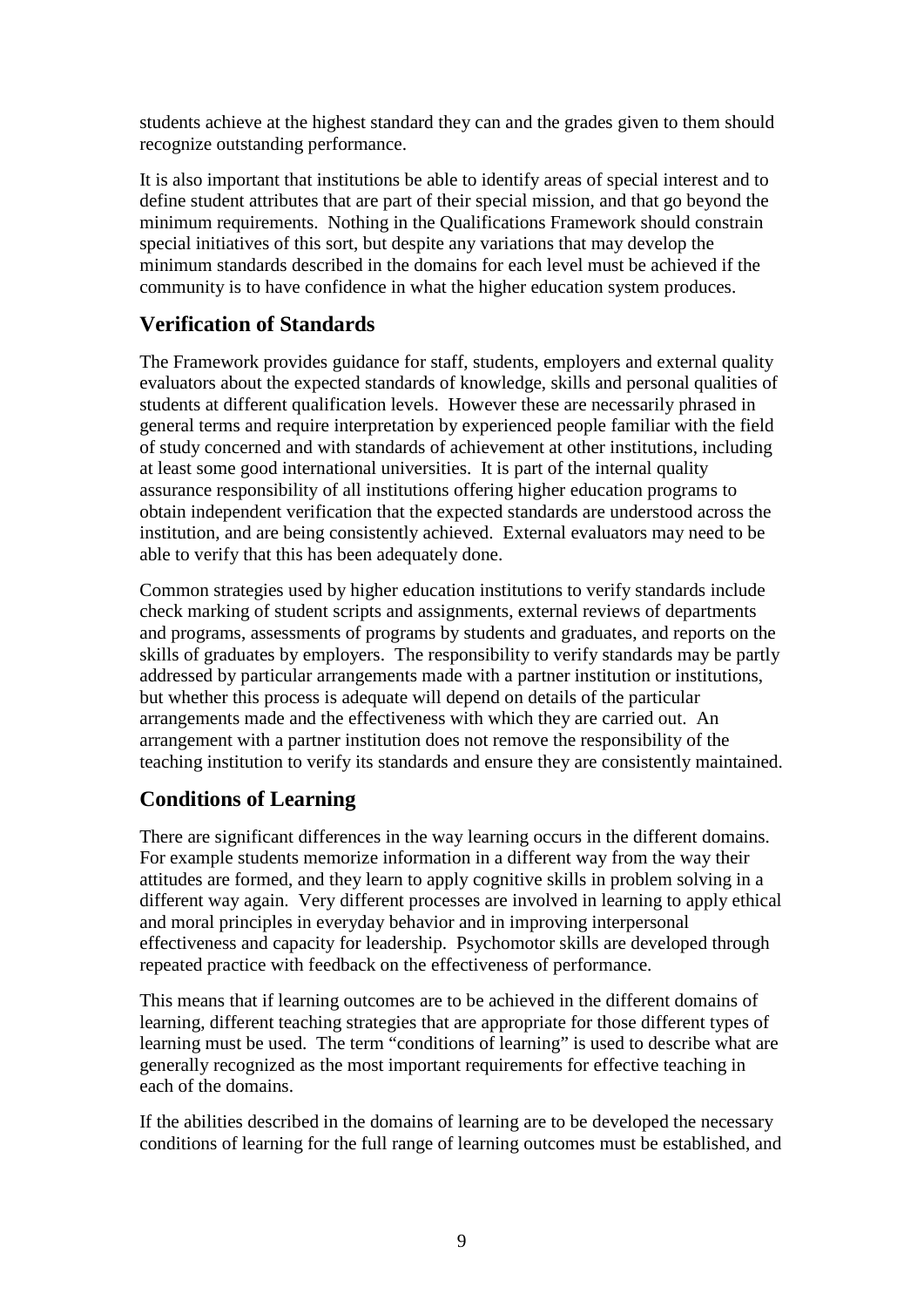this will require methods of teaching that go well beyond the conventional lecture and classroom discussions that are most commonly used in higher education.

It is an important part of the internal quality assurance of higher education institutions to ensure that the necessary conditions for developing different kinds of learning outcomes are understood by faculty, are applied in courses and programs, and that the effectiveness of those strategies is evaluated on a continuing basis.

The following conditions have been generally supported by research and appear to be necessary.

For ethical and moral development—This involves a combination of knowledge about appropriate behavior and formal and informal codes of practice, attitudes, and maturity of judgment. Development strategies may include exposure to positive role models and analysis and reflection on their own behavior and that of others in a variety of situations. Group discussions of simple and more complex moral dilemmas can help students clarify their own values and think through general principles that they believe should guide their own behavior. The principles of transfer of learning call for discussions of a wide range of possible situations including ones that are similar to those likely to be faced by the students in later life and employment. While special attention to this domain may be given in certain courses, it is important that opportunities are taken in all courses to reinforce and apply the principles developed.

For acquisition of knowledge--The provision of a broad overview as an advance organizer for the information to be learned. As new information is provided it should be linked to that advance organizer and to students prior knowledge to facilitate understanding and recall. Mnemonic devices may be used to aid recall and periodic reviews of important information can help to ensure that information is retained in long term memory.

For development of cognitive skills—A planned sequence in the development of concepts and theoretical principles with practice in their use in analyzing situations and solving problems. This practice needs to occur in a variety of settings including ones that are similar to the situations where it is hoped they will be applied in the future, to facilitate transfer and use in different situations when appropriate. Developing capacity to identify and apply cognitive skills in solving new and unanticipated problems requires at least some open ended problem solving tasks, with assistance given in identifying and applying relevant insights.

To improve creative thinking and problem solving capacity students should be assisted to reflect on their own thinking processes as they tackle new and challenging tasks and to improve the management of their own thought strategies as they deal with different types of issues.

For development of interpersonal skills and personal responsibility-- Opportunities to participate in group activities with constructive feedback on performance. This feedback is likely to be most effective if it involves objective analysis by the students of their own behavior in a supportive environment, and the development by them of rules for their own behavior.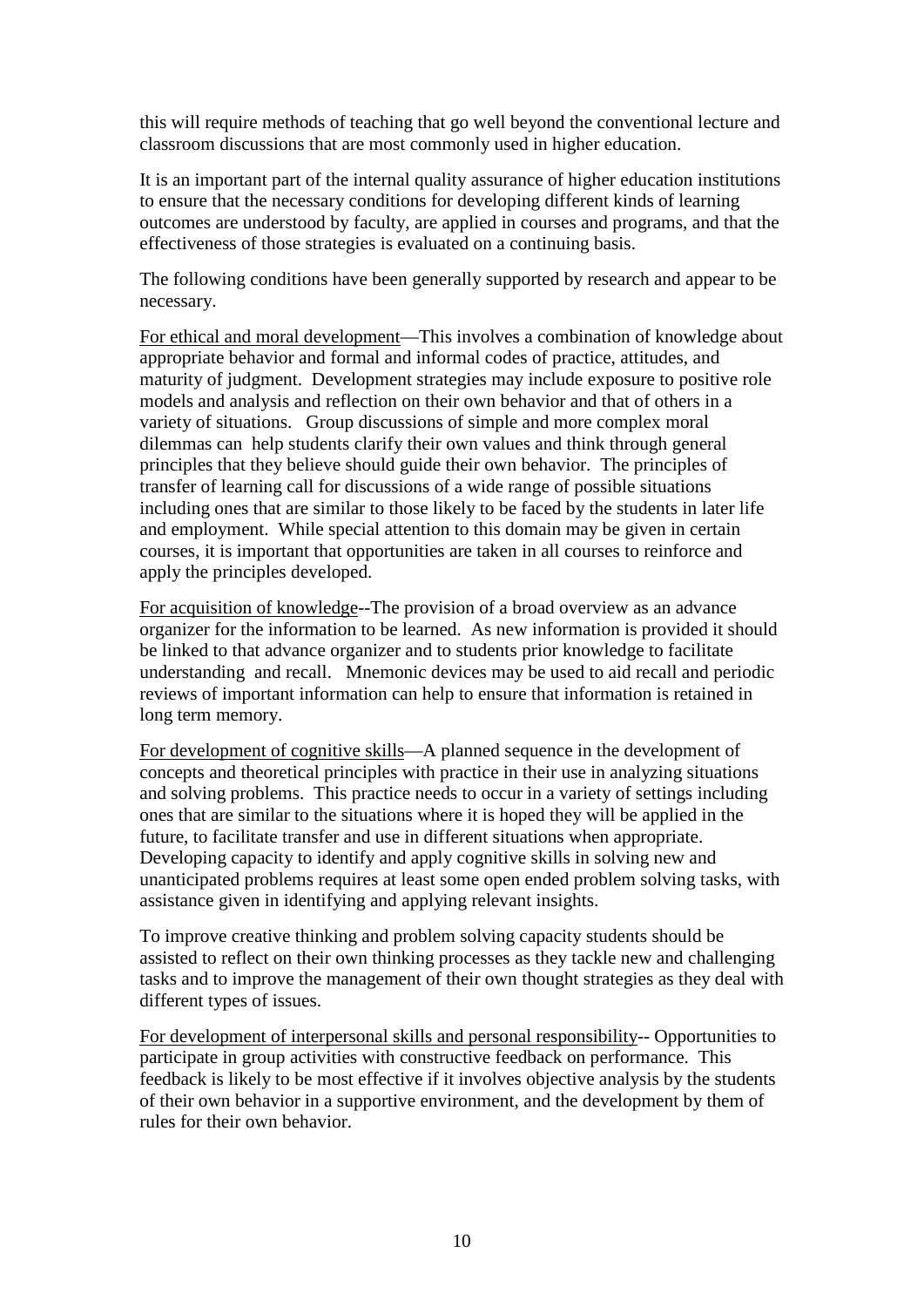Development of capacity and responsibility for their own continuing learning requires student assigned work that develops and reinforces these abilities, with expectations for independent work progressively increased during a program.

For development of analytical and communication skills--A planned sequence of instruction that includes practice with feedback and advice on improvement in the necessary skills in simple numerical skills, communication, and use of information and communication technology. Students entering higher education may differ widely in their ability to use analytical and communication skills and some may require special instruction. This may be done through a combination of direct instruction and practice. Assistance should be given in how to improve these skills as expected standards increase at stages through a program.

# **5. Other Doctoral Awards**

The title of Doctor of Philosophy is used for research based programs at level six regardless on the field of study. Professional doctorates such as Doctor of Business Administration (DBA), Doctor of Education (D Ed or Ed D) or Doctor of Engineering (D Eng) may include a strong research component but are more practically focused and include substantial coursework as well as a thesis or major project.

Universities may offer additional study opportunities beyond doctoral level, and to offer additional awards including the title of doctor for outstanding lifetime achievement or contributions to society. It is important that these practices are carried out in a consistent way. The following arrangements which are consistent with common international practice and should be followed.

Post Doctoral Studies.

Additional study and research may be undertaken by recent graduates who have completed doctoral studies. This work should be recognized in an official university transcript, but no academic award is granted.

# Additional Doctoral Degrees

It is possible for students to enroll in and complete a second full doctoral program and receive the appropriate academic award for that study. This could be a second Ph D programme or a professional doctorate depending on the nature of studies undertaken.

# Higher Doctorates

Higher doctorates are granted in recognition of extensive distinguished research and scholarship over a lengthy period of time, normally at least ten years. Candidates submit evidence in the form of books and other peer reviewed and published research documents and this is evaluated by a senior independent panel of leading authorities in the field who are external to the university. (There is normally an initial screening process within the university) An award might carry the title of Doctor of Letters for work in the liberal arts, or Doctor of Science for science based studies. However more specialized titles designating a particular field of studies might also be used.

### Honorary Doctorates

Honorary doctorates are granted where a university wishes to recognize an outstanding contribution to society by a distinguished member of the community.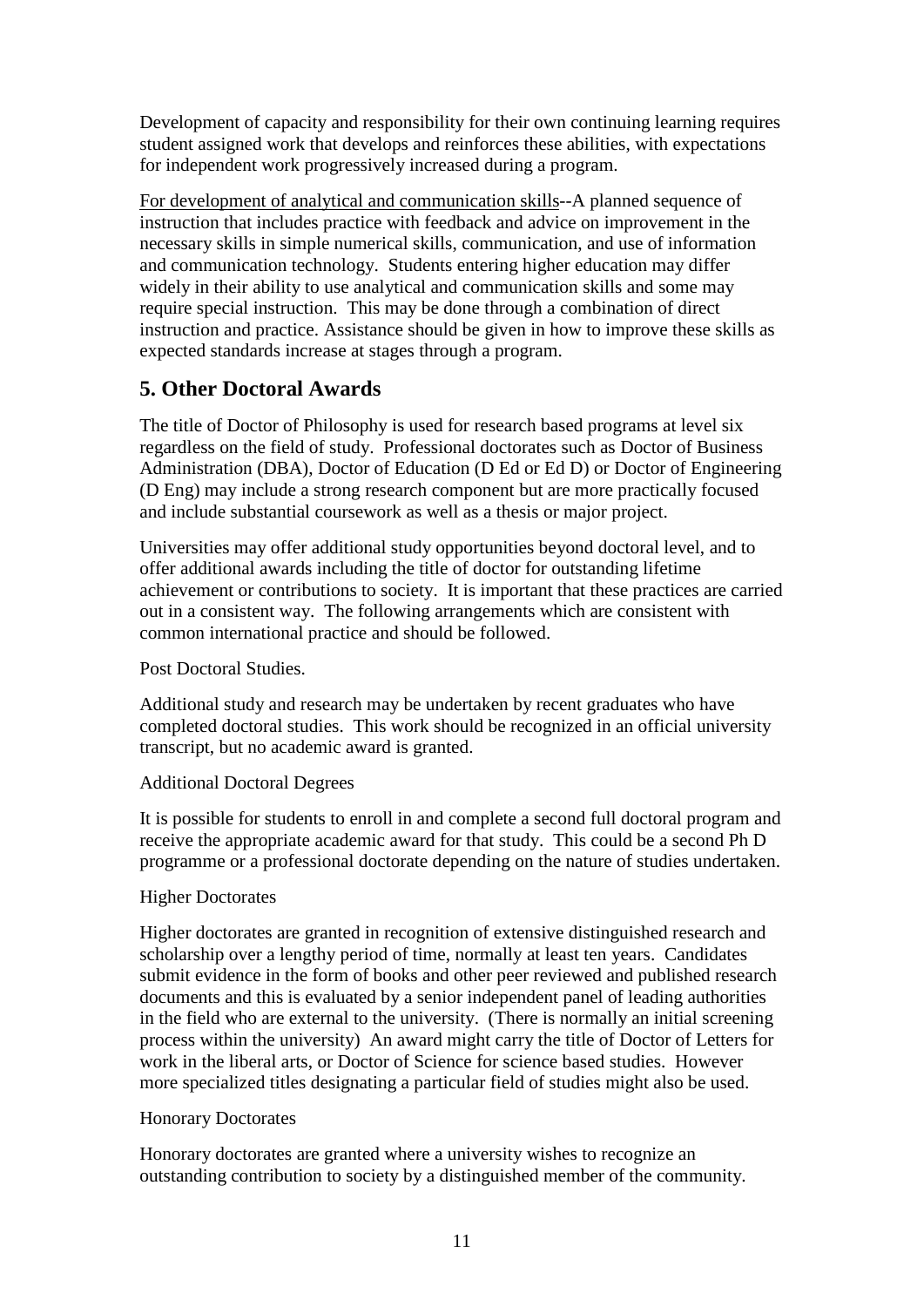This may or may not include contributions to the university granting the award. The titles most commonly used are Doctor of Laws (LLD) or Doctor of Letters (D Letters). As for higher doctorates the title of a specific field may be used where the contribution being recognized is within that field. These awards are granted honoris causa, and that term is used in making the award. Recipients of these awards have the right to use the title, but do not normally do so in general public situations. However the university that makes the award would normally use the title in communications with that person or public functions in which the recipient of the award was involved.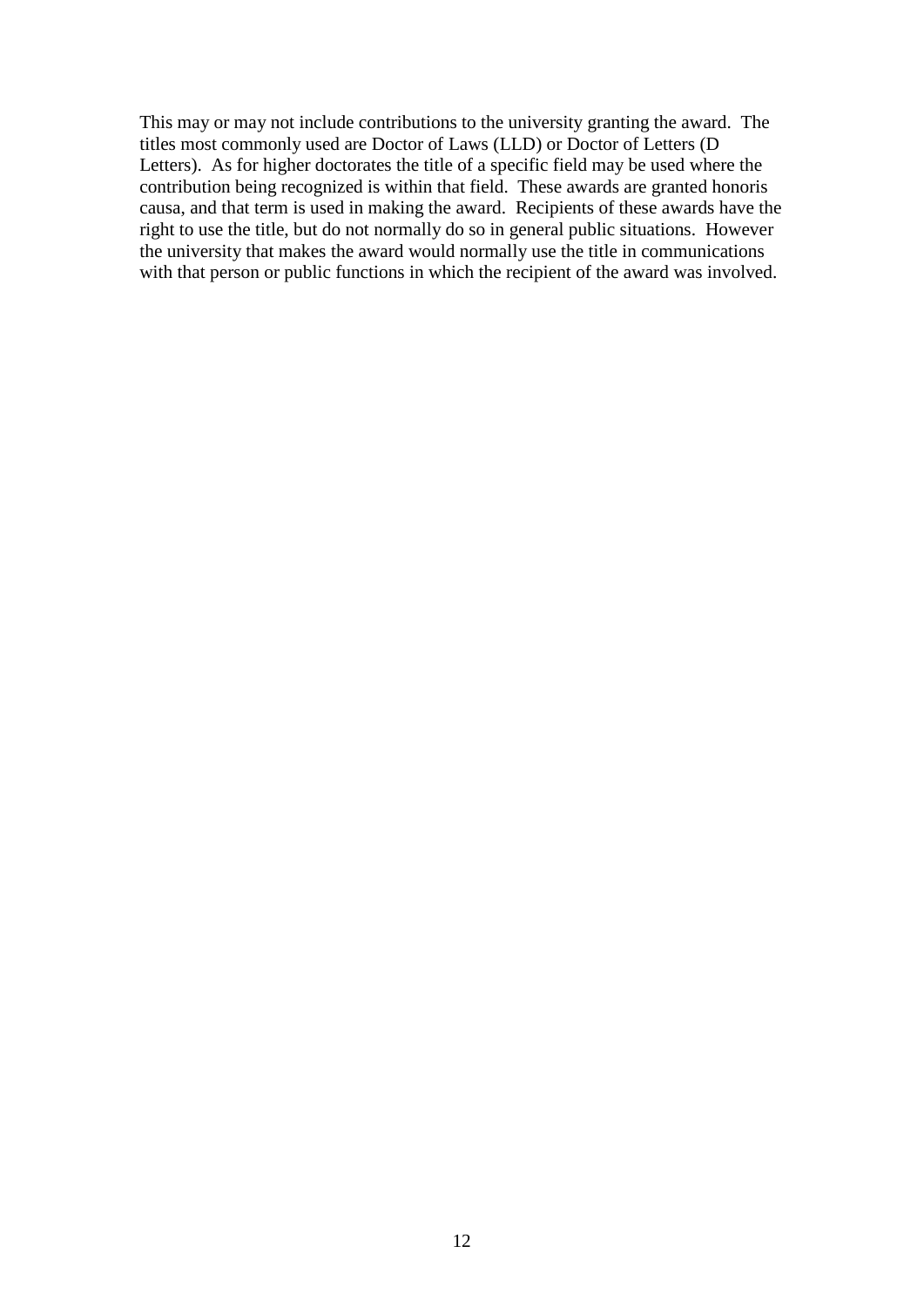# **C. Characteristics of Programs and Expected Outcomes in Domains of Learning**

# **Entry Level**

The Qualifications Framework is based on an assumption that students entering higher education will have completed a full programme of secondary education and have acquired the knowledge and skill to participate effectively in higher education. This assumed background includes competence in the eight broad learning areas described in standards of basic education and the ability to think creatively and apply knowledge and cognitive skills gained from study of relevant disciplines in new situations. Students who have clearly met these requirements may proceed direct to the higher education programs described in the Framework. However in some cases students, particularly those who have not proceeded direct from secondary school, may have gaps in their knowledge and skill and may need to complete foundation studies to ensure they have the necessary language and study skills and the academic background to succeed.

# **Expected Learning Outcomes at Entry Level—(Completion of Basic Education)**

# **Ethical and Moral Development**

Understands and appreciates generally accepted Thai values and systems of morality. Acts consistently according to a clearly articulated system of values that balances personal beliefs and values with responsibilities towards family, community, and Thai society. Able to analyze issues where values conflict, reach defensible conclusions, and accept responsibility for decisions made.

# **Knowledge**

Has a broad understanding of important knowledge and skill in eight general subject fields—Thai language, Mathematics, Science, Social studies religion and culture, Health and physical education, Art, Career and technology, and foreign language including English. More extensive knowledge in selected fields in preparation for further studies in vocational or higher education.

# **Cognitive Skills**

Understands major concepts, principles and theories in subjects studied and has the ability to apply those insights in analyzing new issues and problems in subject studies and in daily life. Is aware of major issues relating to economic and social development in Thailand and in Thailand's interaction with other countries, and is able to apply insights from studies in analyzing those issues.

# **Interpersonal Skills and Responsibility**

Accepts responsibility for own learning and behavior and is able to take initiative and work with some guidance in academic studies and other aspects of personal development.

Can be relied upon to work independently and complete assigned tasks with limited supervision. Works effectively towards common goals in group situations.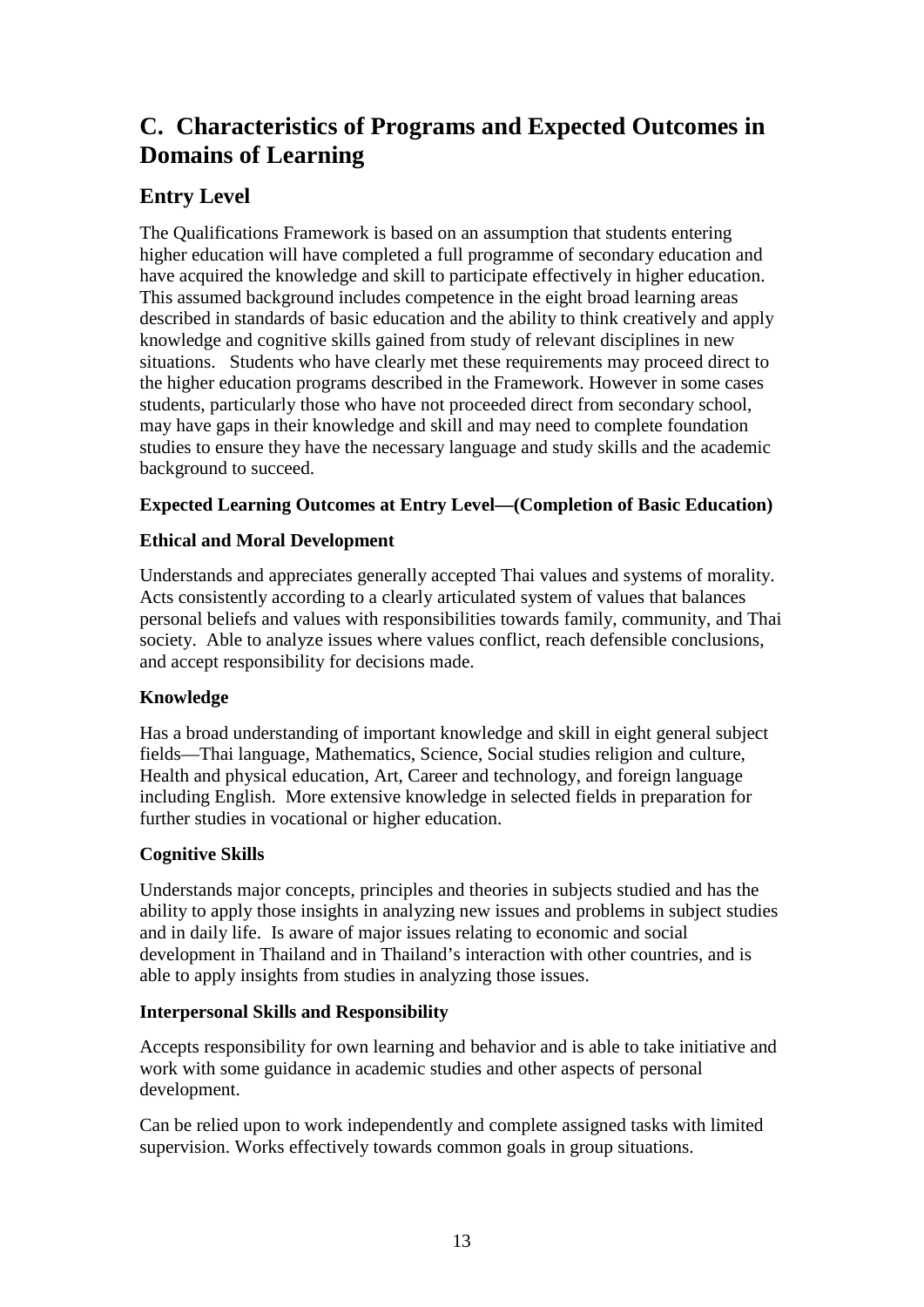### **Analytical and Communication Skills**

Can effectively use information and computer technology and basic mathematical skills in tackling and resolving problems both in educational settings and in work and social environments.

Communicates effectively, both verbally and in writing, in Thai language and in English.

# **Level 1 – Advanced Diploma**

# **Characteristics of Programs at Level 1**

Advanced diploma programmes in higher education are designed to develop both the knowledge and skills for employment in an administrative or para-professional field, and the foundation of theoretical knowledge and research that provides the basis for further studies leading to a bachelors degree. Both these elements are important. An advanced diploma should be a legitimate and useful exit point from studies and be accepted as a qualification for employment in the field concerned. It must also include relevant theoretical knowledge equivalent to that normally acquired in the first three years of study towards a bachelors degree. An advanced diploma may be taken over three years of full time or equivalent part time study. Details of requirements for the awards of different lengths are specified by the Commission on Higher Education. An advanced diploma requires a minimum of 90 credit points.

If students are admitted to a program leading to an advanced diploma with less than the normal entry level skills expected at the end of basic education a longer program may be undertaken to ensure that necessary skills are developed. However in these cases the initial preliminary work is not considered part of higher education, and should be referred to as basic or foundation studies. Credits obtained in these studies do not count towards the credit requirements for the advanced diploma.

### **Characteristics of Graduates at Level 1**

Typically holders of an advanced diploma will have demonstrated:

- Knowledge of important facts, principles and theories in their field of study and of regulations and operating procedures relevant to their professional field;
- The ability to apply concepts theories and processes of enquiry to issues and problems related to their area of study and/or employment and develop sound solutions based on that analysis;
- The ability to interpret and evaluate quantitative and qualitative data and present conclusions orally and in writing, making appropriate use of information and communications technology;
- The ability to carry out successfully the responsibilities for employment in the field of activity for which they have been prepared

Well educated graduates from an advanced diploma programme should:

• Think and act independently, but also interact constructively in group or team situations in pursuit of common goals;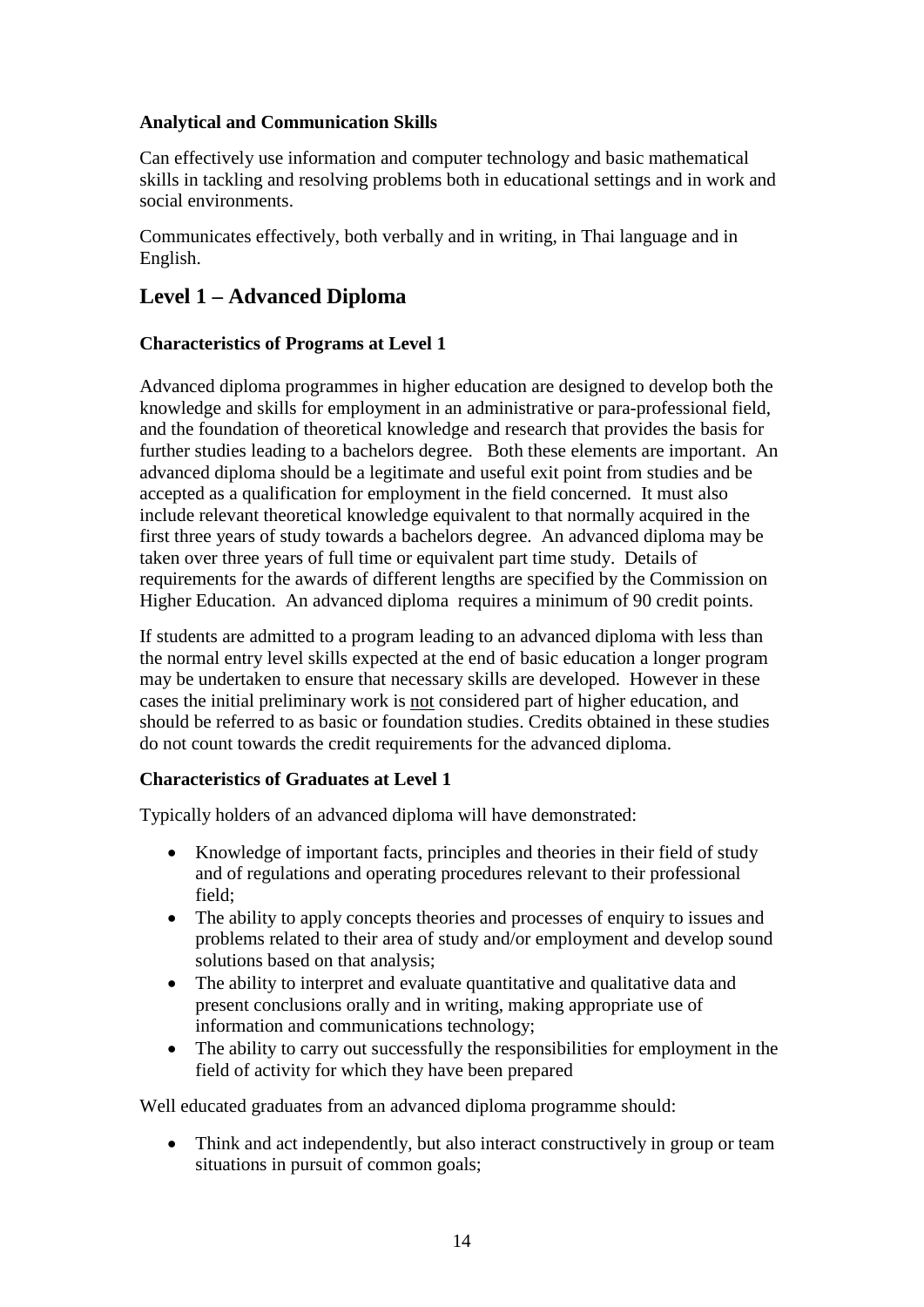- Understand the limits of their knowledge and how this affects the analysis and interpretations based on that knowledge, and as a consequence seek advice from appropriate sources when necessary;
- Take initiative in planning to enhance their knowledge and skill;
- Identify the impact on others of actions taken and evaluate the appropriateness of those actions in the light of sound ethical and moral principles. They accept personal responsibility for actions taken in individual or group situations.

### **Learning Outcomes in Each Domain at Level 1**

### **Ethical and Moral Development**

Accepts personal responsibility for actions taken in individual and group situations. Is aware of and acts consistently with relevant regulations and codes of practice, seeking advice when necessary. Can identify the impact on others of actions proposed or taken and evaluate the appropriateness of those actions in the light of their consequences. In situations of potential conflict in values or priorities can make explicit the nature of the conflict and the values and priorities involved and make a defensible judgment on the course of action that should be taken.

### **Knowledge**

Has general knowledge of the scope and defining features of a field of study, and indepth knowledge of some areas within the field, including important theories, concepts and principles. Is familiar with important current issues and recent research. In programs preparing students for a professional or para-professional occupation, has knowledge of recent developments ion professional practice and of technical requirements and regulations relevant to that professional field.

### **Cognitive Skills**

Can analyze and interpret technical and research information and apply it to practical issues with a minimum of guidance. Is able to investigate defined or routine problems, evaluate alternative solutions, and propose new approaches drawing on relevant theoretical and practical knowledge. Can identify relevant concepts and theories from subjects studied and apply them outside the context in which they were learned, in both academic and employment contexts. Is aware of the provisional nature of knowledge in the field and able to take this into account in analyzing problems and proposing solutions. In professional programs can apply technical and professional knowledge in the analysis and resolution of practical issues with limited guidance, and understand and explain the consequences of decisions made.

### **Interpersonal Skills and Responsibility**

Is able to think and act independently, but interacts constructively in group or team situations in pursuit of common goals. Is able to exercise leadership in a small group in a defined area of responsibility.

Can identify weaknesses in own knowledge and skill and plan for and take action to provide for continuing learning.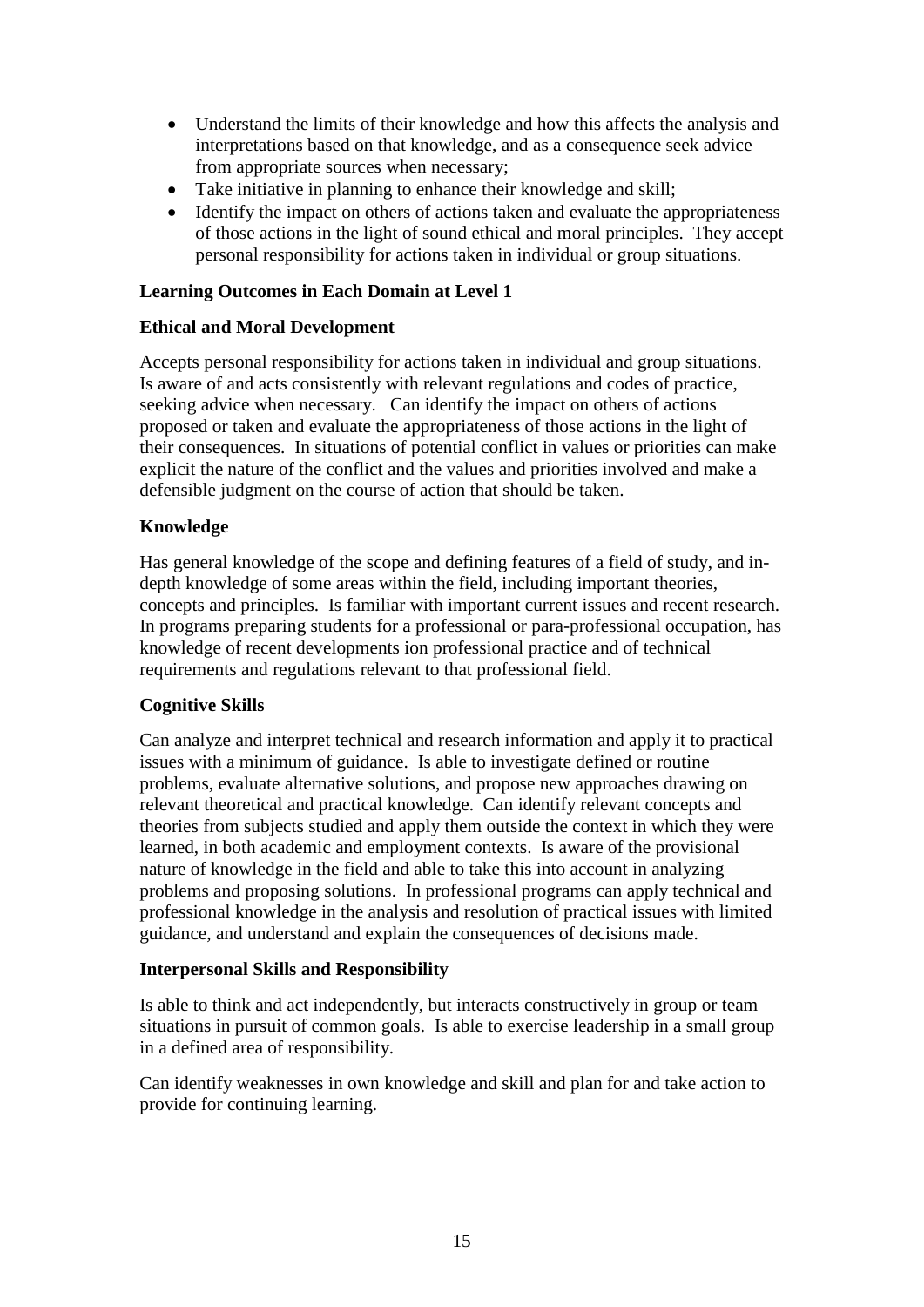# **Analytical and Communication Skills**

Is able to apply routine statistical and relevant mathematical techniques in investigating and proposing solutions to problems and issues.

Communicates effectively, both orally and in writing, presenting arguments, analyses and conclusions succinctly and in correct form.

Is able to make effective use of information and communications technology in analyzing issues and obtaining information, and in making presentations.

# **Level 2 Bachelor**

# **Characteristics of Programmes at Level 2**

A bachelors degree program is designed to develop a comprehensive understanding of a broad field of study, with some studies taken to considerable depth and involving critical analysis of the latest developments and research. Students should be aware of relevant knowledge and theory in other related fields of learning.

A bachelors degree is the basic qualification for entry to a number of highly skilled professional fields and programs in the professional strand should develop both the knowledge and skill to practice in those professions, and the background in practical and theoretical knowledge and research to proceed to further study. The length of programs varies for different professional fields, with the duration of most being four academic years, and requiring a minimum of 120 credit points. Where longer programs are offered, as they are in certain fields, the level remains the same, but additional credits are given to recognize the greater amount of learning required. A five year program requires a minimum of 150 credit points and a six year program requires 180 credit points.

### **Characteristics of Graduates at Level 2**

Typically holders of a bachelors degree will have demonstrated:

- Knowledge of a comprehensive, coherent and systematic body of knowledge in a field of enquiry and of the underlying theories and principles associated with it:
- The ability to investigate complex problems and develop creative solutions with limited guidance, using insights from their own and other related fields of study;
- The ability to identify and use appropriate mathematical and statistical techniques in the analysis and resolution of complex issues, and select and use the most appropriate mechanisms for communicating the results to a variety of audiences;
- In the case of a professional program the full range of knowledge and skill required for effective practice in the profession concerned;
- In the case of an academic program not geared to professional practice, in depth knowledge and understanding of research literature in a field, and ability to interpret, analyze and evaluate the significance of that research in extending knowledge in the field.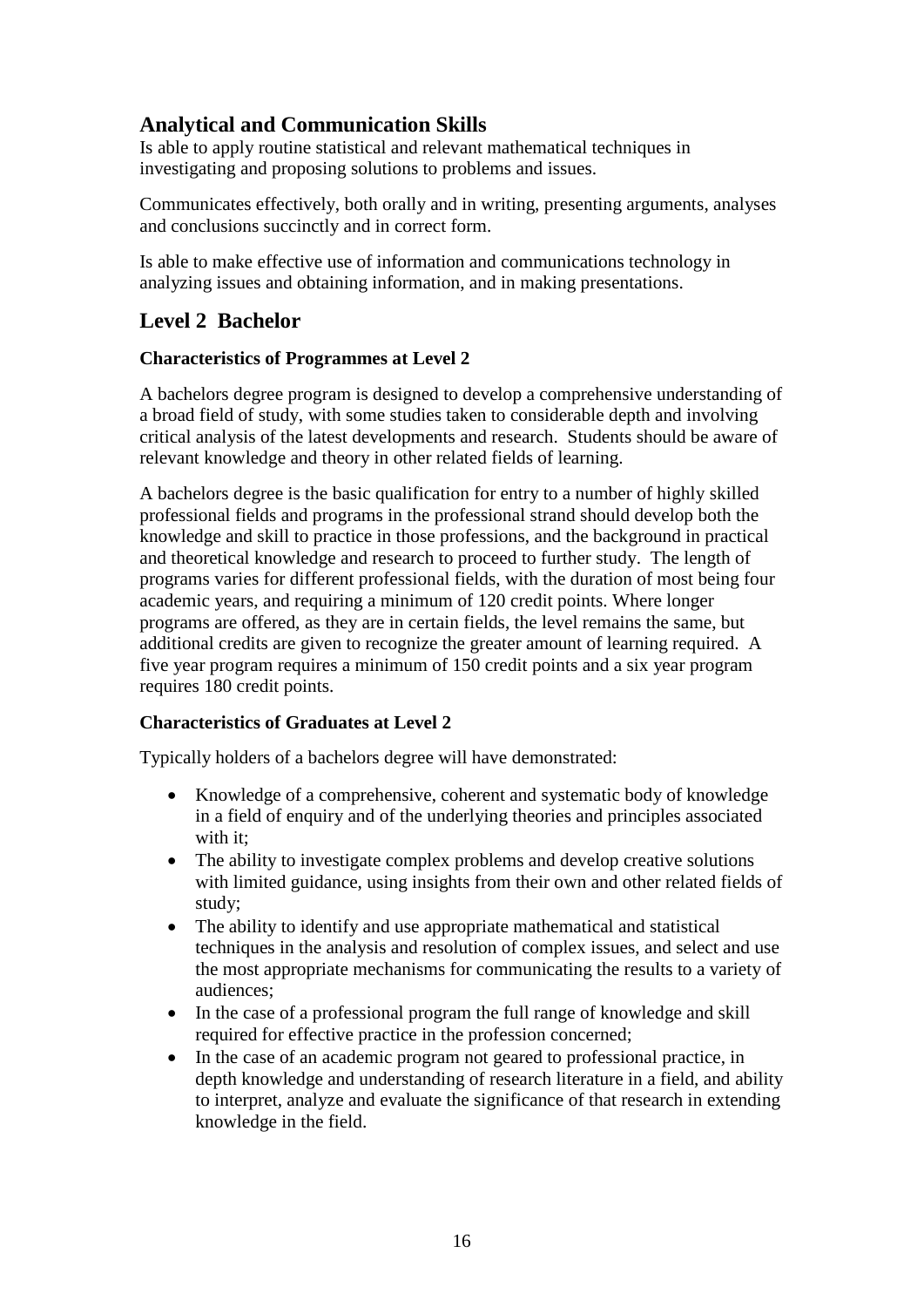Well educated graduates from a bachelor degree programme should:

- Take initiative in identifying and resolving problems and issues both individually and in group situations exercising leadership in pursuit of innovative and practical solutions;
- Apply the theoretical insights and methods of inquiry from their field of study in considering issues and problems in other contexts;
- Recognize the provisional nature of knowledge in their field and take this into account in investigating and proposing solutions to academic or professional issues;
- Participate in activities to keep up to date with developments in their field and enhance their own knowledge and understanding;
- Consistently demonstrate a high level of ethical and responsible behavior in academic, professional and community environments

#### **Learning Outcomes in Each Domain at Level 2**

#### **Ethical and Moral Development**

Deals with ethical and professional issues involving values and moral judgments in ways that are sensitive to others and consistent with underlying basic values and relevant professional codes of practice. Demonstrates a high level of ethical behaviour in situations involving value conflicts and competing priorities.

Consistently demonstrates honesty and integrity with an appropriate balance of personal and group goals and objectives. Provides a positive influence to others through example and leadership in employment or other group situations in family and community.

### **Knowledge**

Has possession of a comprehensive, coherent and systematic body of knowledge in a field and the underlying principles and theories associated with it. Is aware of related knowledge and theory in other disciplines and, in the case of professional programs, other professional fields. Is familiar with the latest developments at the forefront of specializations within the main field of study including critical awareness of current research relating to resolution of issues and extension of knowledge. In programs preparing students for professional practice students is aware of relevant conventions, regulations, and technical requirements and of how these may be modified over time in response to changing circumstances.

#### **Cognitive Skills**

Is able to carry out investigations, comprehend and evaluate new information, concepts and evidence from a range of sources, and apply conclusions to a wide range of issues and problems without external guidance. Is able to investigate complex problems and recommend creative and innovative solutions taking account of relevant theoretical knowledge and practical experience and the consequences of decisions made. Can apply these skills and insights in professional and academic contexts relevant to the field of study undertaken. In professional programs can use routine procedures appropriately, but identify situations requiring innovative solutions and draw on relevant theoretical and practical insights in response..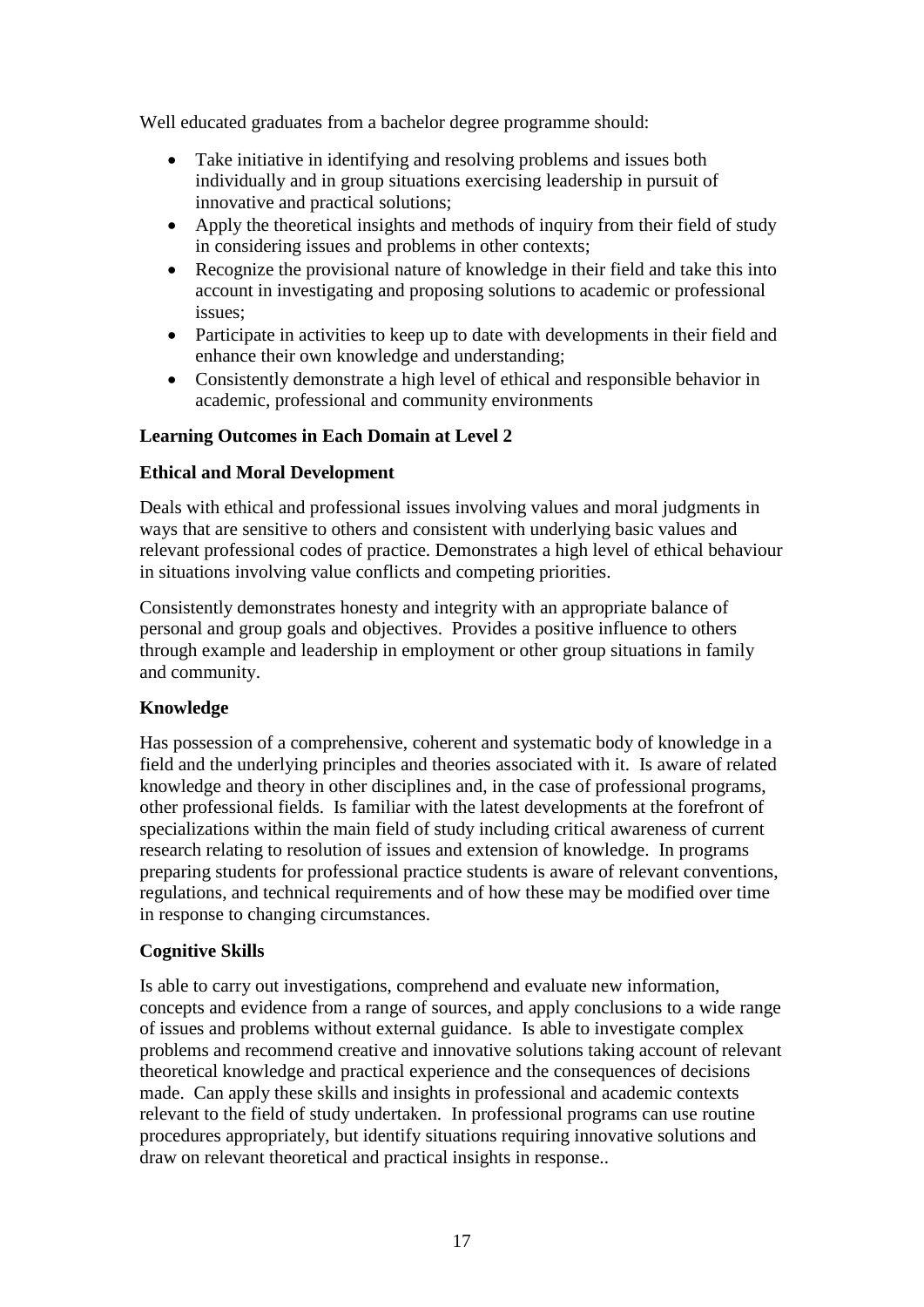### **Interpersonal Skills and Responsibility**

Contributes to and facilitates constructive resolution of issues in group or team situations, whether in a leadership role or as a member of a group. Can exercise group leadership in undefined situations calling for innovative responses. Accepts personal responsibility for actions undertaken and shares responsibility as a member of a group.

Shows initiative in identifying issues requiring attention in both personal and social situations and in addressing them appropriately on an individual or team basis.

Accepts responsibility for own continuing learning and personal and professional development.

#### **Analytical and Communication Skills**

When investigating issues and problems can identify relevant statistical or mathematical techniques and apply them creatively in interpreting information and proposing solutions.

Can communicate effectively both orally and in writing, selecting and using forms of presentation appropriate for differing issues and audiences.

Routinely uses the most appropriate information and communications technology in gathering, interpreting and communicating information and ideas.

# **Level 3 Graduate Diploma**

### **Characteristics of Programs at Level 3**

A Graduate Diploma involves a minimum of 24 credit points and is normally taken over a period of one academic year or equivalent part time period of study. The programs are intended to provide advanced academic and professional studies beyond the level of a bachelors degree for students who want to improve professional skill and knowledge but do not meet entry requirements, or do not wish to undertake the research or major project work required for a Masters degree.

Although intended as a final qualification, students completing a Graduate Diploma may proceed to further study at Masters level, but may be required to complete additional theoretical or applied studies before doing so.

### **Characteristics of Graduates at Level 3**

Typically holders of a graduate diploma will have demonstrated:

- Advanced knowledge of theory or professional practice, and substantial experience in an academic or professional field;
- The ability to apply that theory and practice creatively in planning and research drawing on a wide range of relevant insights within and outside their specific field of study;
- The ability to select from and use a wide range of mathematical and other analytical techniques in investigating and reporting on issues and proposing new initiatives, making effective use of oral, written and electronic forms of communication for academic, professional and community audiences;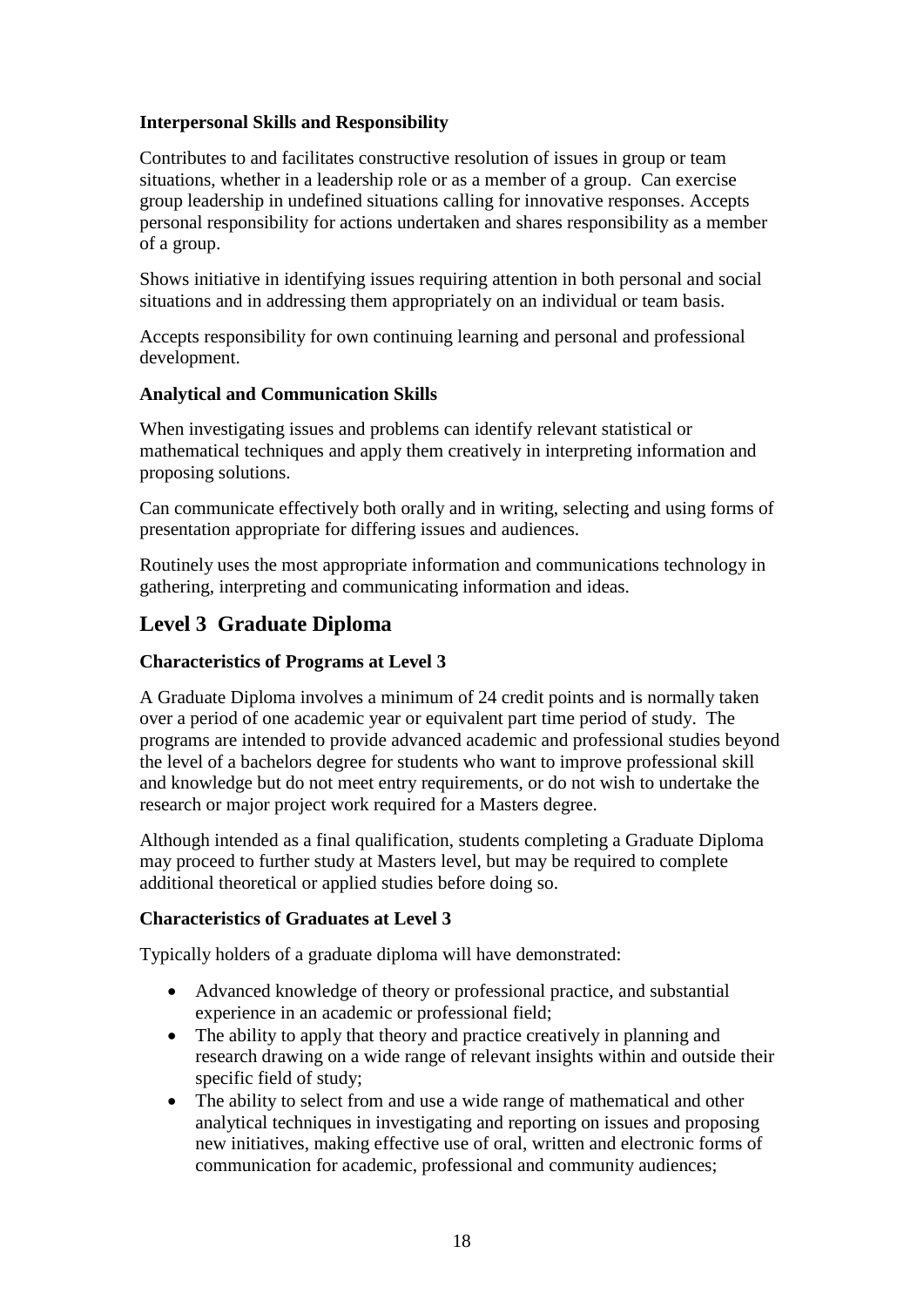• A very high level of professional competence in carrying out responsibilities in professional practice or employment.

Well educated graduates from a graduate diploma programme should:

- Draw on a wide range of theoretical and practical knowledge both within and outside their specialized field in addressing new issues and problems;
- Exercise effective leadership in initiating action to address significant issues in the work or community environment in ways that are sensitive to others and consistent with basic values and ethical principles;
- Provide a positive influence to others through example and leadership in professional and community life;
- Participate in and assist in planning initiatives for others to keep up to date with new developments in their field;

# **Learning Outcomes in Each Domain at Level 3**

# **Ethical and Moral Development**

Deals with ethical and professional issues involving values and moral judgments in ways that are sensitive to others and consistent with underlying basic values and relevant professional codes of practice. Demonstrates a high level of ethical behavior in situations involving value conflicts and competing priorities.

Consistently demonstrates honesty and integrity with an appropriate balance of personal and group goals and objectives. Provides a positive influence to others through example and leadership in employment or other group situations in family and community.

### **Knowledge**

Has advanced knowledge of theory and practice in an academic or professional field, and of related knowledge in other fields that are relevant to an area of specialization. Knows about current research and innovations in professional practice and the impact of these developments on accepted theory and practice.

### **Cognitive Skills**

Is able to apply theoretical knowledge and practical experience in investigating complex issues and problems, identifying additional sources of information or analytical techniques as required. Takes full account of differing circumstances in analyses of issues, forming conclusions and proposing solutions to problems or strategies for action.

### **Interpersonal Skills and Responsibility**

Works effectively on an individual basis or in a team situation in a wide range of circumstances including new situations and ones requiring high levels of tact and sensitivity. Acts responsibly in employment or other professional situations, accepting high levels of responsibility. Takes responsibility for developing new skills and knowledge required both for current tasks, and for further development of abilities and skills.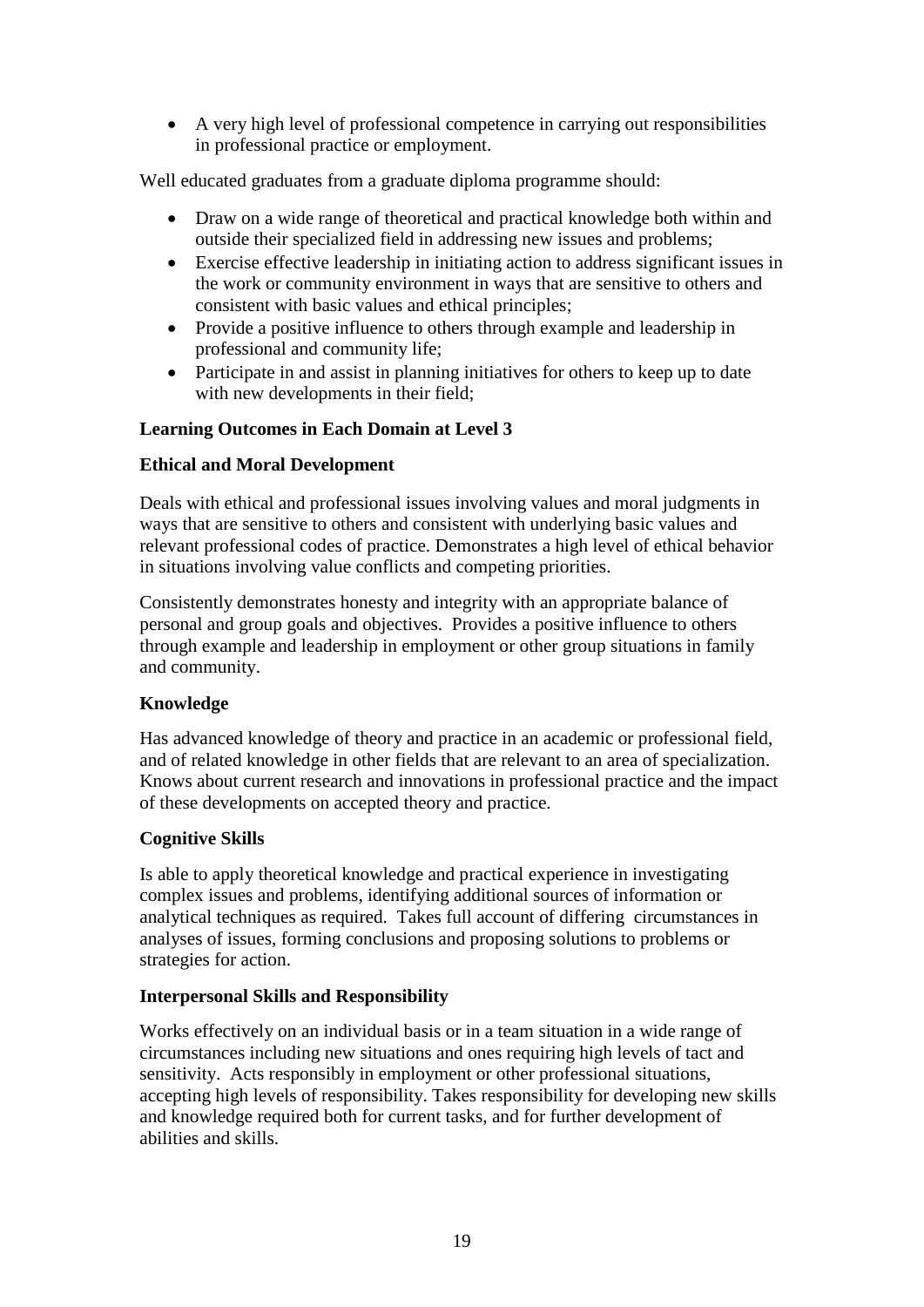# **Analytical and Communication Skills**

Can draw upon and appropriately apply a wide range of analytical techniques and use them intelligently in investigating and reporting on issues and problems. Communicates effectively in oral and written modes and using electronic communications technology. Routinely evaluates the success of communications to different audiences and takes action to improve effectiveness when required.

# **Level 4 Master**

# **Characteristics of Programmes at Level 4**

Master degrees are designed to provide very advanced academic and professional knowledge and skill for students who have completed a Bachelors degree with a high level of achievement, normally a GPA of 3.0 or better. Master degrees are conducted over a minimum of one academic year, and require a minimum of 36 credit points.

Academic degrees aimed at developing research expertise may be completed through an extended thesis on a topic that requires application of advanced theoretical understanding and adds to knowledge in a field, or through a combination of a less sophisticated thesis and advanced coursework for between 12 and 24 credits.

Master degrees aimed at advanced professional expertise may involve a significant independent project applying learning gained to issues or problems in their field, together with advanced coursework.

Research master degrees based on a thesis are normally awarded with the title of MA or MSc. Professional master degrees based on advanced coursework or coursework and major project are normally awarded with the title of M Bus, MBA, M Ed, M Eng or other field descriptor for the professional field concerned.

### **Characteristics of Graduates at Level 4**

Typically holders of a masters degree will have demonstrated:

- Thorough understanding of theory, research and recent developments at the forefront of an academic discipline or field of professional practice and of the implications of those developments for the store of knowledge in the field;
- Familiarity with and ability to use advanced techniques of research and inquiry applicable to the field of scholarship or professional practice, and will have use those techniques in carrying out a significant research or professional project;
- Ability to synthesize and apply the results of research and new developments in professional practice, in analyzing, developing and testing hypotheses, and proposing solutions to theoretical and practical problems;
- Ability to communicate the results of advanced study and research through refereed publications to academic, professional and community audiences.

Well educated graduates from a master degree programme should:

• Consistently respond to complex academic and professional issues, providing creative solutions and making sound judgments, exercising these skills when necessary in the absence of complete data relevant to the matter concerned;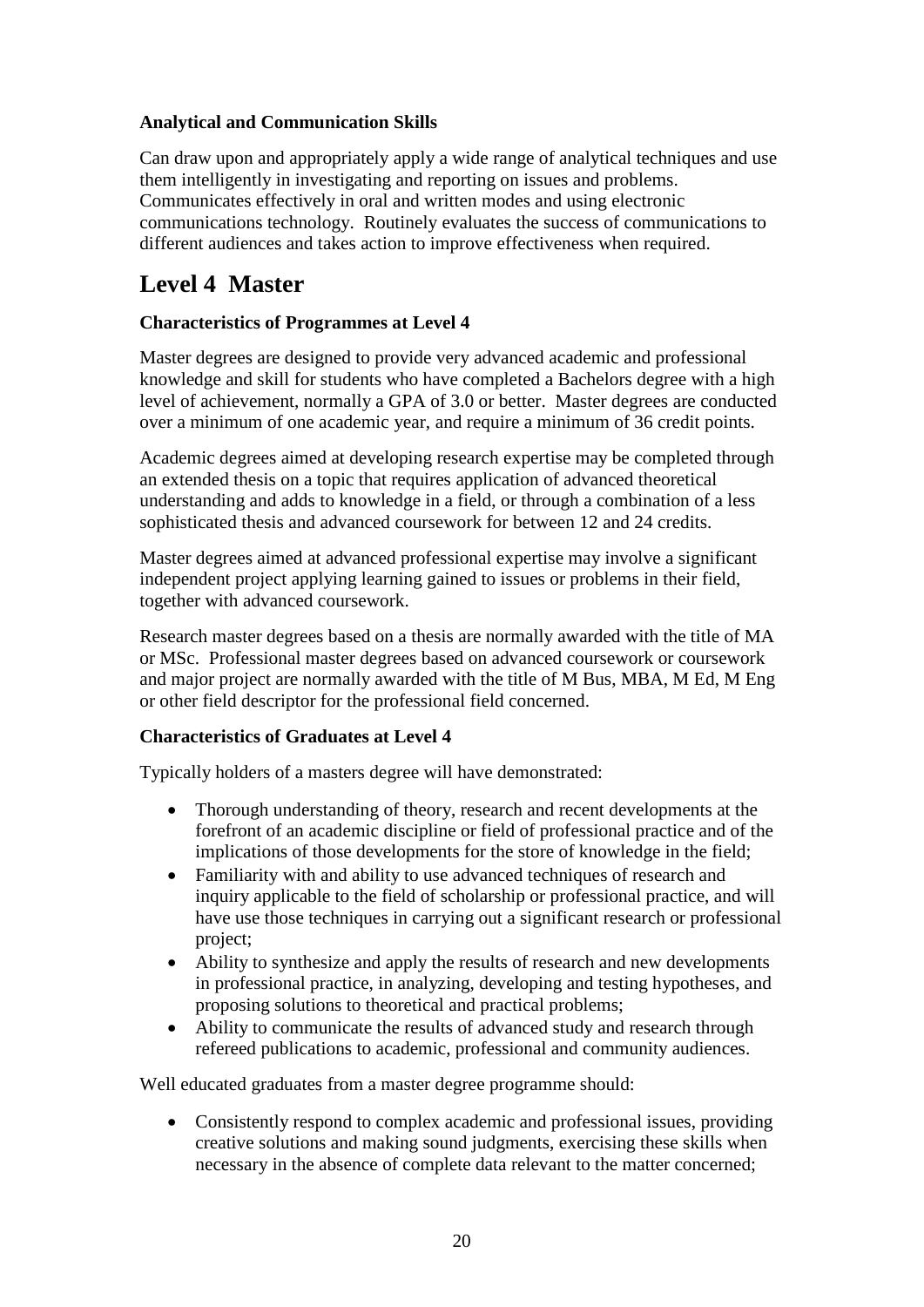- Act autonomously in tackling and solving both anticipated and unpredictable problems, and cooperate with others and provide leadership when appropriate in group situations;
- Follow, and actively encourage others to apply, sound ethical and moral judgments in dealing with sensitive and complex issues that may involve difficult value conflicts;
- Take full responsibility for their own independent learning, and provide leadership in developing opportunities to support the continuing professional development of others.

#### **Learning Outcomes in Each Domain at Level 4**

#### **Ethical and Moral Development**

Deals consistently and sensitively with complex ethical issues in academic and or professional contexts. Where issues are not adequately dealt with in current ethical codes of practice or regulations, makes informed, fair, and valid judgments, and responds on the basis of sound principles and values, and acts or communicates conclusions in ways that are fully sensitive to the concerns those affected. Takes initiative in raising deficiencies in existing codes of practice for possible review and amendment.

Actively encourages others to apply sound ethical and moral judgments in dealing with issues and problems affecting themselves and others and exercises leadership in promoting sound ethical and moral practices in the work environment and the wider community.

#### **Knowledge**

Has thorough knowledge and critical understanding of the main areas of a subject or discipline including principal concepts, principles and theories and their current application to a specialist field of academic inquiry or professional practice. Has detailed understanding of one or more complex areas of specialization at the forefront of theory, research or professional practice in that field. Understands how new knowledge is developed and applied and the effects of recent research on the store of knowledge in the field and on associated professional practice. Is aware of recent regulatory provisions in the local and international environment that might affect the professional field concerned and of reasons for and future implications of those changes.

#### **Cognitive Skills**

Consistently applies practical and theoretical knowledge in dealing with a wide variety of novel and unpredictable scholarly and/or professional contexts, and develops original and creative responses to issues and problems. Makes informed and defensible judgments in circumstances where there is an absence of complete or consistent information.

Can synthesize and apply research and scholarly publications or professional reports, and develop significant new ideas and integrate them into or challenge established knowledge. Can apply common and specialized research techniques in the creative analysis of complex issues and development of conclusions and proposals relevant to an academic or professional field.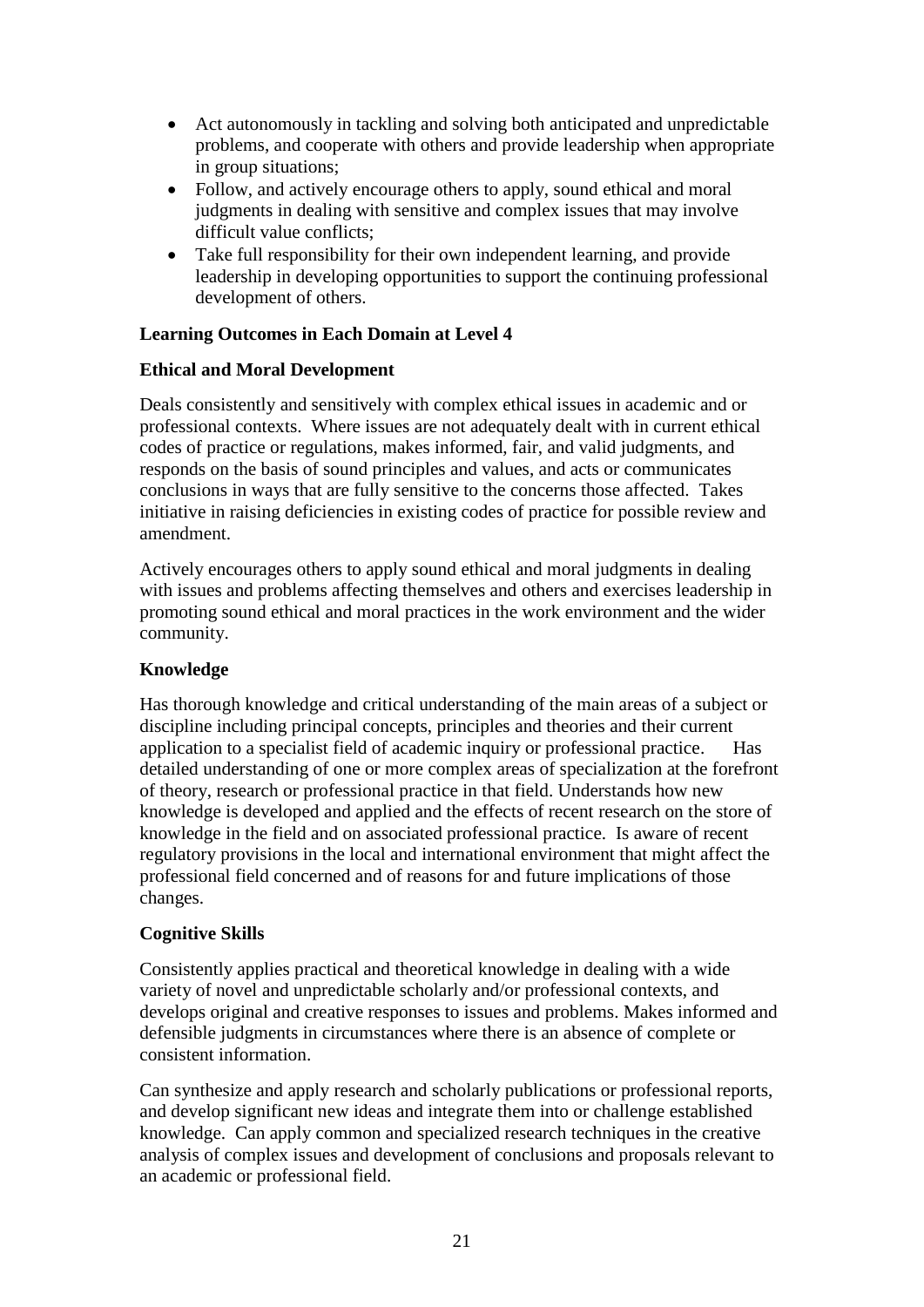Can independently plan and execute a major project or piece of scholarly research applying practical and theoretical knowledge and research techniques and producing sound conclusions that add significantly to existing knowledge or professional practice.

# **Interpersonal Skills and Responsibility**

Takes initiative in identifying and responding creatively to complex issues and problems in an academic or professional context. Where additional information or skills are required takes independent action to acquire and apply that information or skill.

Accepts full responsibility for own work and cooperates fully and constructively with others in dealing with issues and problems, exercising both informal and formal leadership skills where appropriate. In group situations acts in ways that consistently enhance the effectiveness of the group as a whole.

# **Analytical and Communication Skills**

Communicates effectively and at appropriate levels with academic and professional audiences and the wider community through informal and formal reports and presentations and academic and professional publications, including a thesis or major project report.

Obtains, critically evaluates, and makes effective use of mathematical and statistical data, and uses a wide range of appropriate information and communications technology in investigating issues and in communicating conclusions and recommendations.

# **Level 5 Higher Graduate Diploma**

### **Characteristics of Programmes at Level 5**

A higher graduate diploma is an advanced professional qualification provided in a limited number of specialized fields that require professional studies between the levels of master and doctor. It is used primarily in medicine and related studies such as pharmacy and other medical sciences. Students must have completed a masters degree prior to admission and the programs require a minimum of 24 credit points in advanced professional studies.

# **Characteristics of Graduates at Level 5**

Holders of a higher graduate diploma will have demonstrated all the knowledge and skills, and the behavioral characteristics expected of those with masters degrees in their field, and also:

- Thorough knowledge and understanding of the latest developments in research and professional practice in their field, and in other related fields that potentially impact on their professional responsibilities;
- The ability to apply that knowledge creatively in the resolution of complex issues, and to identify and work cooperatively with others in related fields in finding the best possible solution to major problems.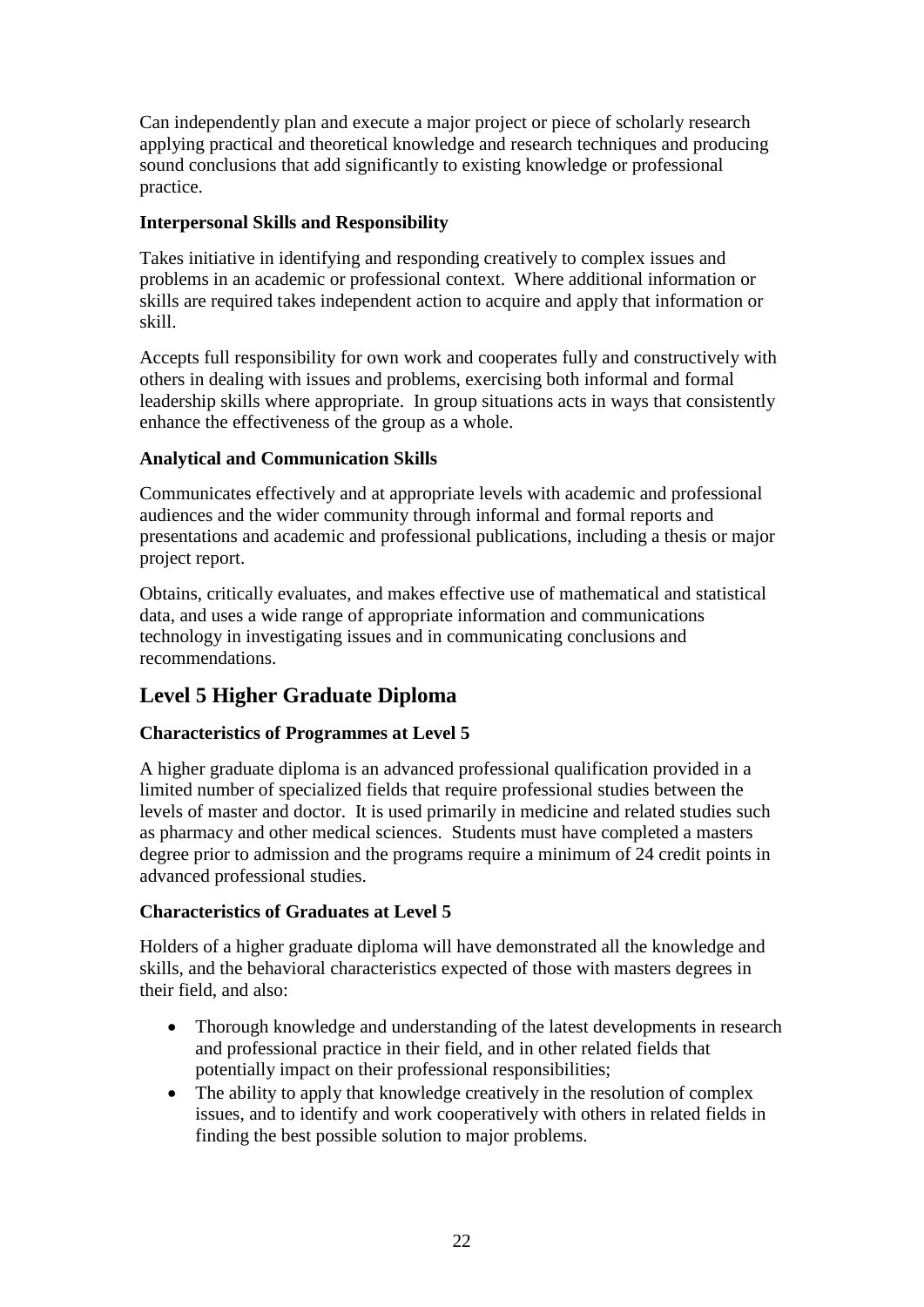Well educated graduates from a higher graduate diploma should:

- Consistently apply the latest available knowledge and research insights in analyzing and resolving problems in their field of specialization.
- Cooperate with others within and outside their special field as appropriate in dealing with problems and issues, but take personal responsibility for decisions made and advice provided.
- Participate fully in individual and group activities designed to maintain and extend their professional knowledge and experience and provide leadership and support for the continuing professional development of colleagues in their field.
- Follow, and actively encourage others to apply, sound ethical and moral judgments in dealing with sensitive and complex issues that may involve value conflicts.

### **Learning Outcomes in Each Domain at Level 5**

#### **Ethical and Moral Development**

Deals consistently and sensitively with complex ethical issues in academic and or professional contexts. Where issues are not adequately dealt with in current ethical codes of practice or regulations, makes informed, fair, and valid judgments, and responds on the basis of sound principles and values, and acts or communicates conclusions in ways that are fully sensitive to the concerns those affected. Takes initiative in raising deficiencies in existing codes of practice for possible review and amendment.

Actively encourages others to apply sound ethical and moral judgments in dealing with issues and problems affecting themselves and others and exercises leadership in promoting sound ethical and moral practices in the work environment and the wider community.

#### **Knowledge**

Has thorough and up to date knowledge of local and international developments in the field of specialization, and of developments in related fields that have potential impact on that specialization. Is aware of current research activity and of emerging theories and of the extent to which those ideas have been validated and can be relied upon in making professional decisions.

Has thorough knowledge and understanding of regulations and of relevant codes of professional conduct affecting practice in the field.

#### **Cognitive Skills**

Can analyse new and complex situations and apply the latest research and practical knowledge in developing and applying the most appropriate solution in each case.

Can initiate and carry out more intensive analyses of complex problems, drawing on and evaluating additional sources of expert advice when appropriate. Can monitor the results of action taken and interpret and when appropriate generalize from those results in ways that contribute to improvements in professional practice.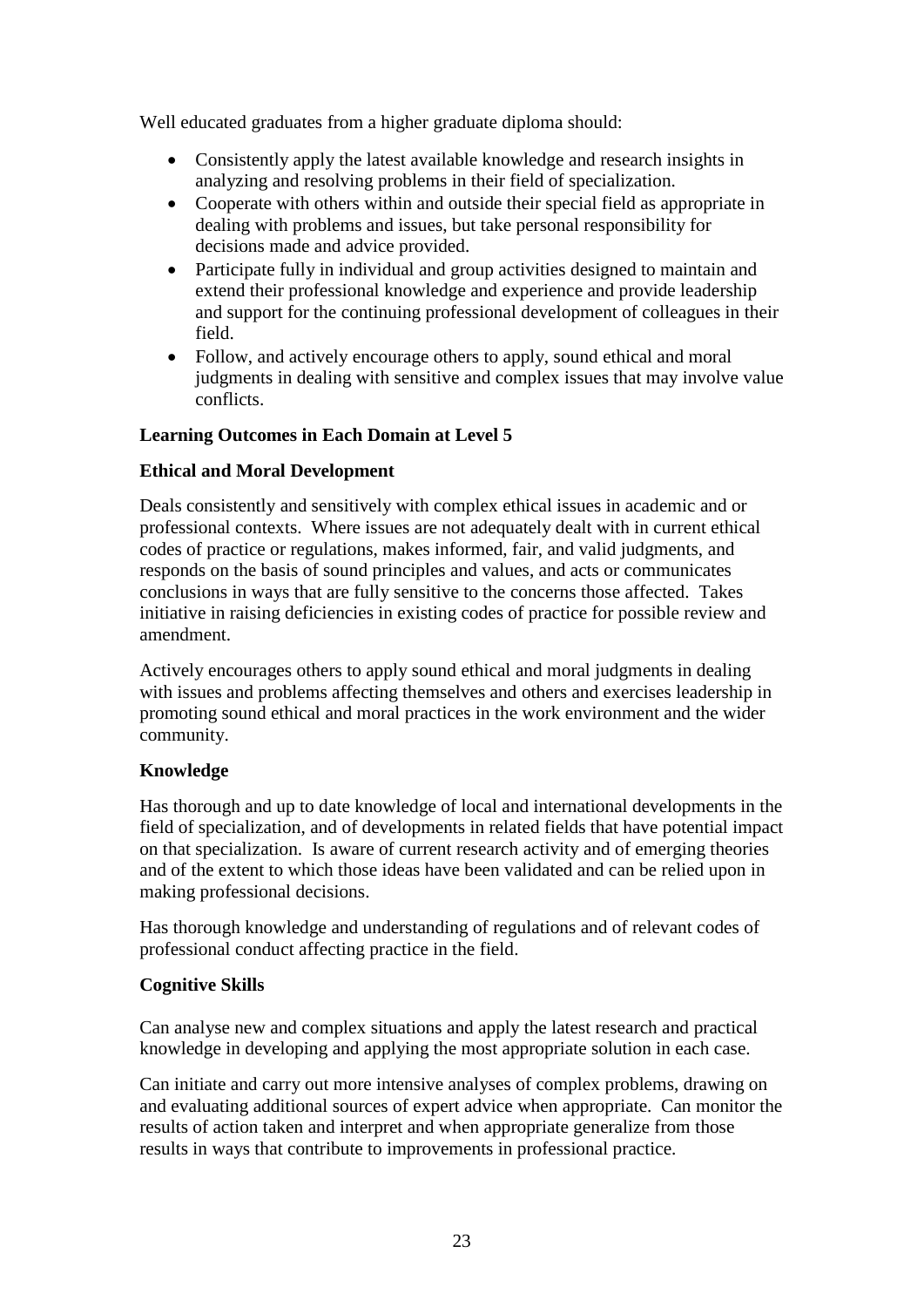Consistently uses these skills when relevant in the conduct of professional activities.

#### **Interpersonal Skills and Responsibility**

Acts consistently with a high level of autonomy and initiative in professional activities in the field of specialization.

Takes full responsibility for own activities, and evaluates and works to improve personal effectiveness through objective feedback and constructive planning for improvement.

Deals with clients and colleagues in ways that contribute to their personal and professional development.

Facilitates constructive interaction in group activities and exercises effective leadership in complex professional and social environments.

#### **Analytical and Communication Skills**

Communicates effectively and at appropriate levels with academic and professional audiences and the wider community through informal and formal reports and presentations and professional publications.

Obtains, critically evaluates, and makes effective use of mathematical and statistical data, and uses a wide range of appropriate information and communications technology in investigating issues in the field of specialization and in communicating conclusions and recommendations appropriately to different audiences in the professional field and in the wider community.

# **Level 6 Doctor**

### **Characteristics of Programmes at Level 6**

Doctoral programs involve substantial advanced independent scholarship, mastery of the most recent developments in a major field of inquiry, and the creation, interpretation and application of knowledge in a way that adds significantly to the development of a subject, discipline or professional field. Programs may focus on independent research that results in a thesis that adds to existing knowledge, or involve a combination of advanced coursework and thesis in a professional or applied field.

Studies for a doctoral degree normally require a minimum of 48 credit points over two full time academic years or equivalent following a Masters degree or 72 credit points over three years after a Bachelors degree.

Research masters doctorates based on a thesis are normally awarded with the title of PhD. Professional doctorates based on advanced coursework and major project or thesis are normally awarded with the title of DBA, D Ed, D Eng or other field descriptor appropriate for the professional field concerned.

#### **Characteristics of Graduates at Level 6**

Typically holders of a doctors degree will have demonstrated: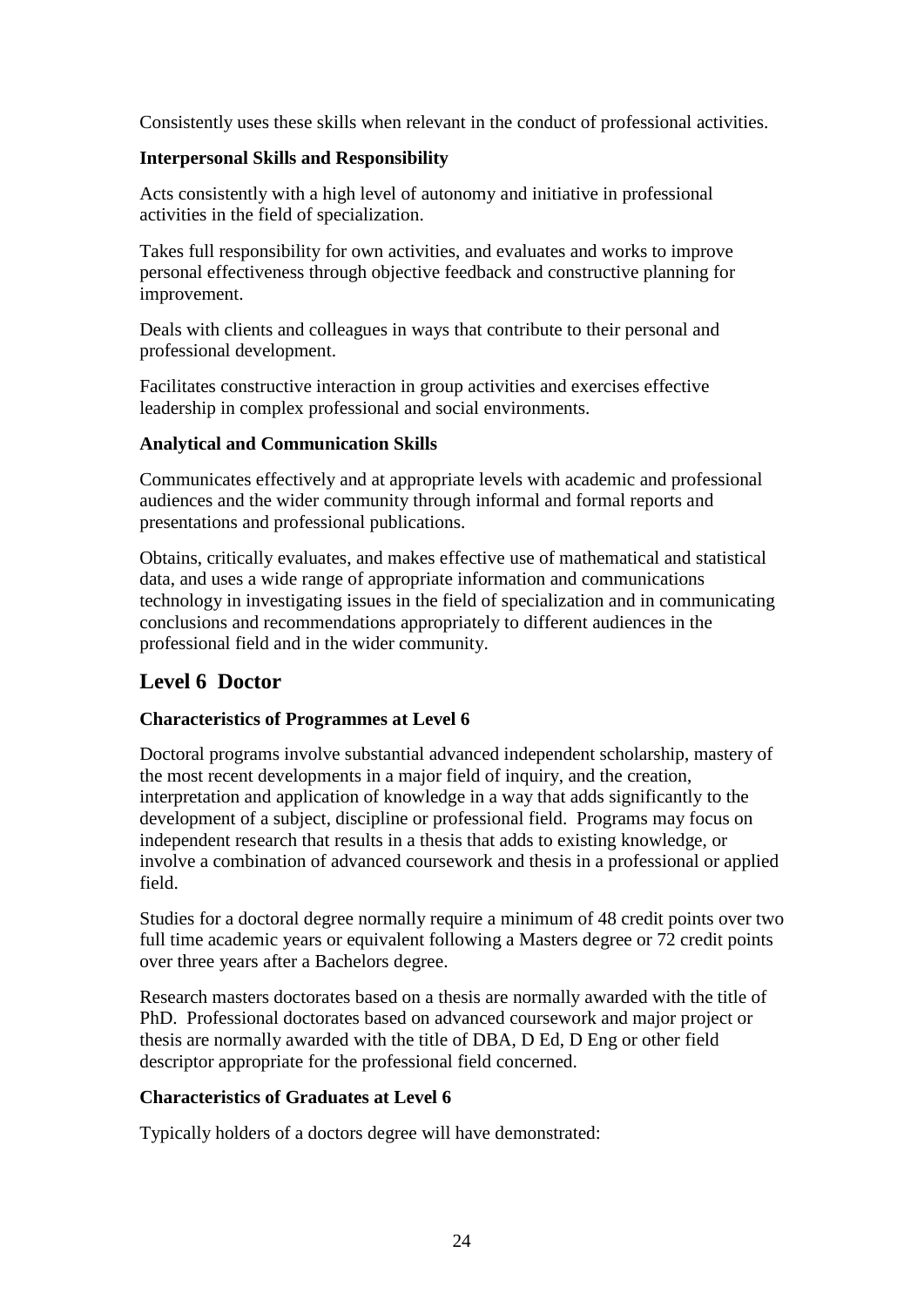- Thorough understanding of a substantial body of advanced knowledge and research in an academic or professional field.
- Familiarity with emerging issues at the forefront of the discipline or professional field and with the potential challenges of those issues for existing practice and generally accepted conclusions.
- Advanced scholarship involving the synthesis of theory and research in related fields and the creation and interpretation of new knowledge through original research, or the application of theory and research in a major contribution to professional practice;
- Thorough understanding of research techniques applicable to the field of study involved;
- Ability to document the results of research undertaken in a major thesis or project report and in refereed academic or professional publications.

Well educated graduates from a doctor degree should:

- Consistently apply their advanced knowledge and/or professional understanding to the further development of knowledge and practice in their field, contributing significantly to the development of new insights and strategies;
- Provide effective leadership in their field addressing significant emerging issues and communicating their ideas and conclusions effectively to specialist and non-specialist audiences;
- Deal consistently and sensitively with complex ethical issues in academic or professional contexts and take initiative in ensuring appropriate resolution of wider issues affecting the community;

# **Learning Outcomes in Each Domain at Level 6**

### **Ethical and Moral Development**

Deals consistently and sensitively with complex ethical issues in academic and or professional contexts. Where issues are not adequately dealt with in current ethical codes of practice or regulations, makes informed, fair, and valid judgments, and responds on the basis of sound principles and values, and acts or communicates conclusions in ways that are fully sensitive to the concerns those affected. Takes initiative in raising deficiencies in existing codes of practice for possible review and amendment.

Actively encourages others to apply sound ethical and moral judgments in dealing with issues and problems affecting themselves and others and exercises leadership in promoting sound ethical and moral practices in the work environment and the wider community.

### **Knowledge**

Has thorough understanding of a substantial body of knowledge in a discipline or professional field, including both specific information and underlying theories, principles and concepts. Knows about the latest developments in the field including emerging issues and research techniques and the potential challenges in developments for generally accepted conclusions. For doctoral studies in a professional field, has thorough and extensive knowledge of changing practices within Thailand and in other